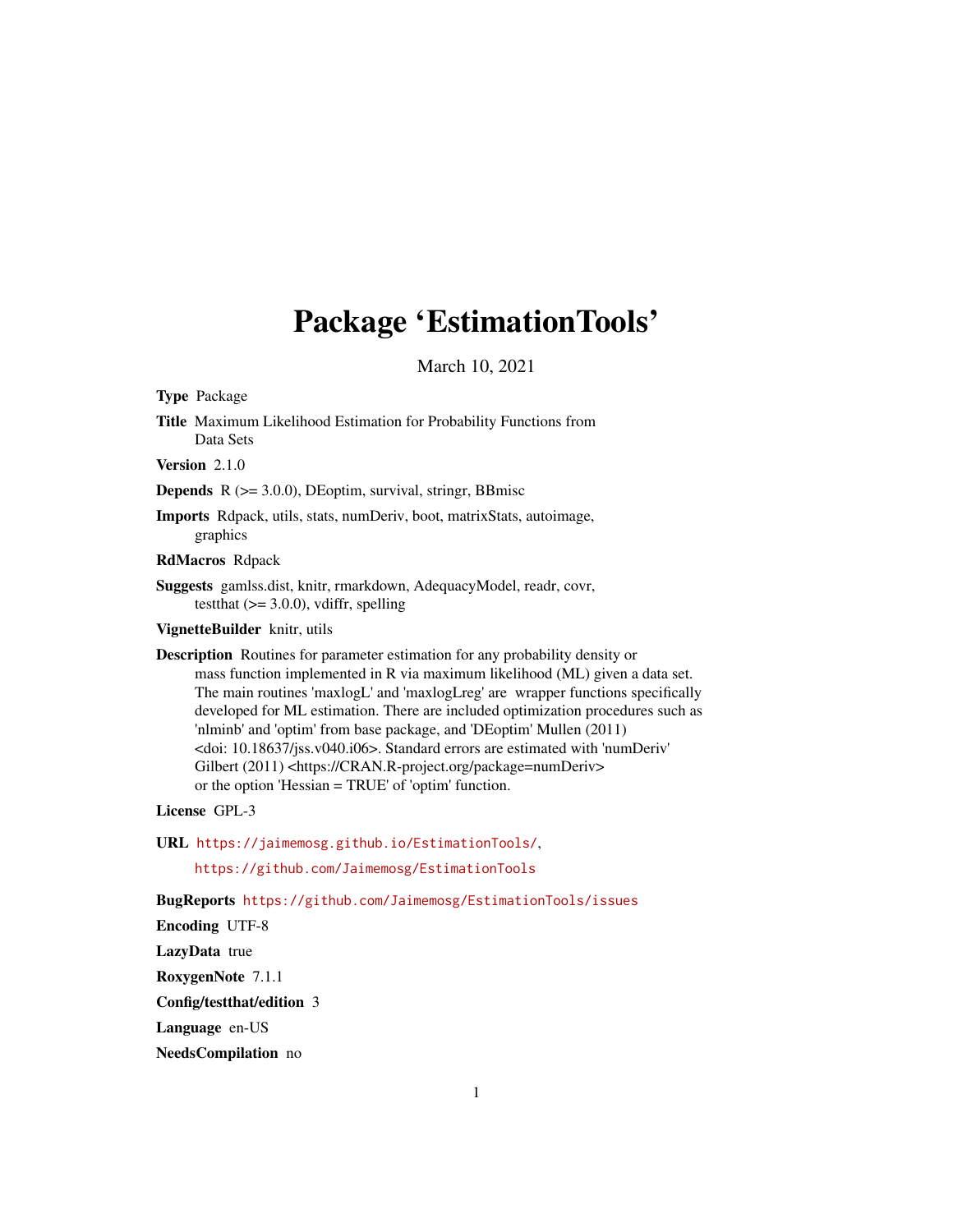<span id="page-1-0"></span>Author Jaime Mosquera [aut, cre] (<https://orcid.org/0000-0002-1684-4756>), Freddy Hernandez [ctb] (<https://orcid.org/0000-0001-7459-3329>)

Maintainer Jaime Mosquera <jmosquerag@unal.edu.co>

Repository CRAN

Date/Publication 2021-03-10 18:40:05 UTC

## R topics documented:

| $\mathcal{D}$                                                                                                    |
|------------------------------------------------------------------------------------------------------------------|
| $\overline{4}$                                                                                                   |
| $\overline{4}$                                                                                                   |
| 5                                                                                                                |
| 6                                                                                                                |
| 6                                                                                                                |
| 7                                                                                                                |
| 8                                                                                                                |
| <b>9</b>                                                                                                         |
| -12                                                                                                              |
| -15                                                                                                              |
| $plot. Empirical TTT \dots \dots \dots \dots \dots \dots \dots \dots \dots \dots \dots \dots \dots \dots$<br>-17 |
|                                                                                                                  |
|                                                                                                                  |
| -23                                                                                                              |
| -24                                                                                                              |
| 28                                                                                                               |
|                                                                                                                  |

## $\bf 30$  $\bf 30$

<span id="page-1-1"></span>bootstrap\_maxlogL *Bootstrap computation of standard error for* maxlogL *class objects.*

## Description

bootstrap\_maxlogL computes standard errors of [maxlogL](#page-8-1) class objects by non-parametric bootstrap.

## Usage

```
bootstrap_maxlogL(object, R = 2000, silent = FALSE, ...)
```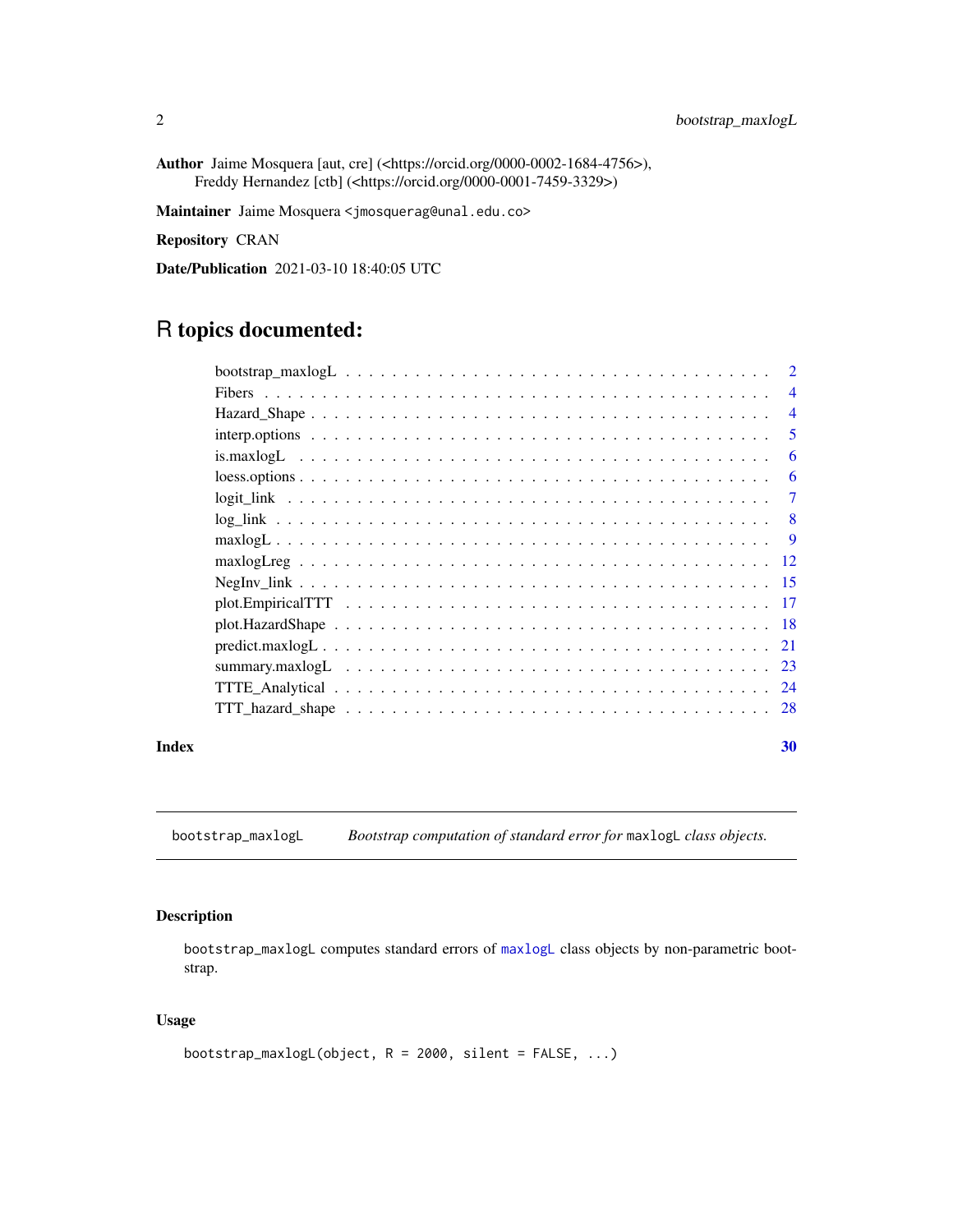#### <span id="page-2-0"></span>**Arguments**

| object   | an object of maxlogL class whose standard errors are going to be computed by<br>bootstrap.                            |
|----------|-----------------------------------------------------------------------------------------------------------------------|
| R        | numeric. It is the number of resamples performed with the dataset in bootstrap<br>computation. Default value is 2000. |
| silent   | logical. If TRUE, notifications of bootstrap_maxlogL are suppressed.                                                  |
| $\cdots$ | arguments passed to boot used in this routine for estimation of standard errors.                                      |

#### Details

The computation performed by this function may be invoked when Hessian from [optim](#page-0-0) and [hessian](#page-0-0) fail in [maxlogL](#page-8-1) or in [maxlogLreg](#page-11-1).

However, this function can be run even if Hessian matrix calculation does not fails. In this case, standard errors in the [maxlogL](#page-8-1) class object is replaced.

## Value

A modified object of class maxlogL.

#### Author(s)

Jaime Mosquera Gutiérrez, <jmosquerag@unal.edu.co>

## References

Canty A, Ripley BD (2017). *boot: Bootstrap R (S-Plus) Functions*.

#### See Also

[maxlogL](#page-8-1), [maxlogLreg](#page-11-1), [boot](#page-0-0)

## Examples

library(EstimationTools)

```
#--------------------------------------------------------------------------------
# First example: Comparison between standard error computation via Hessian matrix
# and standard error computation via bootstrap
N < - rbinom(n = 100, size = 10, prob = 0.3)
phat1 <- maxlogL(x = N, dist = 'dbinom', fixed = list(size = 10),
               link = list(over = "prob", fun = "logit\_link"))## Standard error computation method and results
print(phat1$outputs$StdE_Method) # Hessian
summary(phat1)
## 'bootstrap_maxlogL' implementation
phat2 <- phat1 \qquad # Copy the first 'maxlogL' object
```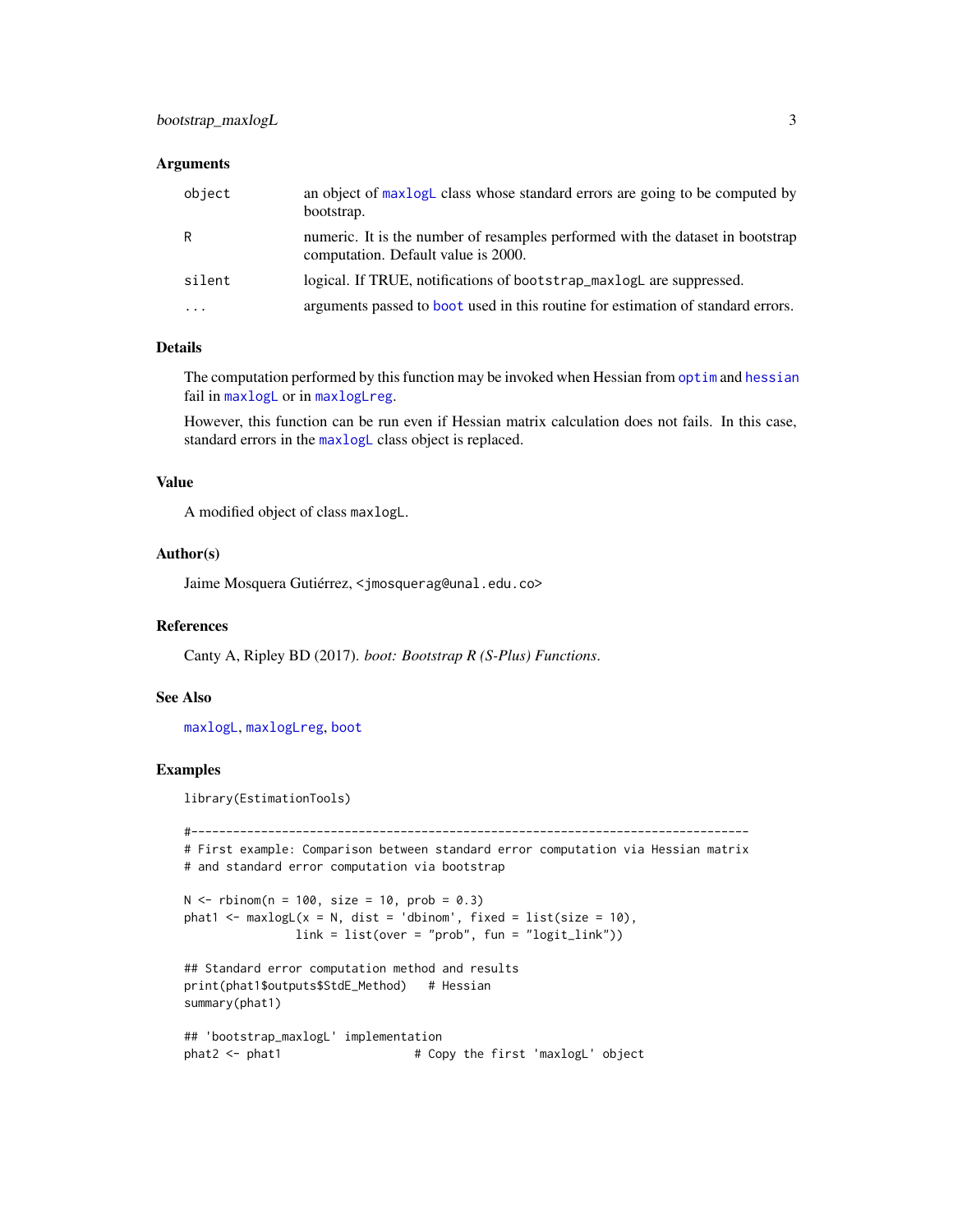```
bootstrap_maxlogL(phat2, R = 100)
## Standard error computation method and results
print(phat2$outputs$StdE_Method) # Bootstrap
summary(phat2)
```
#--------------------------------------------------------------------------------

Fibers *Tensile strengths*

## Description

Tensile strengths (in GPa) of 69 specimens of carbon fiber tested under tension at gauge lengths of 20 mm.

## Usage

Fibers

#### Format

A data frame with 69 observations.

<span id="page-3-1"></span>Hazard\_Shape *Summary of* HazardShape *objects*

## Description

This function displays the estimated hazard shape given a data set.

#### Usage

```
Hazard_Shape(object)
```
## Arguments

object an object of class HazardShape, generated with [TTT\\_hazard\\_shape](#page-27-1).

#### Author(s)

Jaime Mosquera Gutiérrez <jmosquerag@unal.edu.co>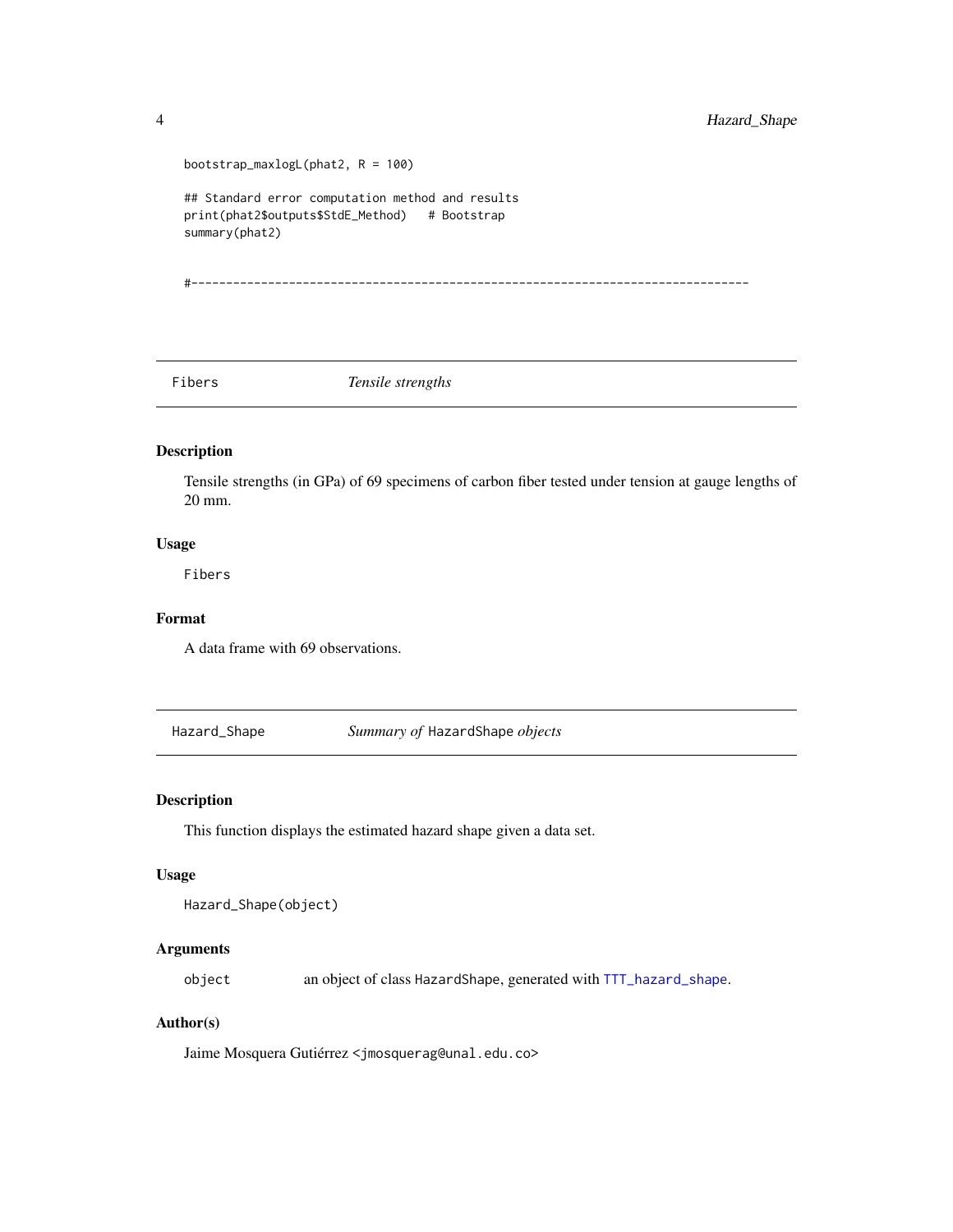## <span id="page-4-0"></span>interp.options 5

#### Examples

```
#--------------------------------------------------------------------------------
 # Example 1: Increasing hazard and its corresponding TTT plot with simulated data
 hweibull <- function(x, shape, scale){
   dweibull(x, shape, scale)/pweibull(x, shape, scale, lower.tail = FALSE)
   }
 curve(hweibull(x, shape = 2.5, scale = pi), from = 0, to = 42,
                col = "red", ylab = "Hazard function", las = 1, lwd = 2)y \le - rweibull(n = 50, shape = 2.5, scale = pi)
 my\_initial\_guess \leftarrow TTT\_hazard\_shape(formula = y \sim 1)Hazard_Shape(my_initial_guess)
 #--------------------------------------------------------------------------------
interp.options Configure various aspects of interpolating function in
```
#### <span id="page-4-1"></span>Description

This function allows the user to set the parameters of any of the following interpolating functions which can be used inside [TTT\\_hazard\\_shape](#page-27-1).

## Usage

```
interp.options(interp.fun = "splinefun", length.out = 10, ...)
```
TTT\_hazard\_shape

#### **Arguments**

| interp.fun | character. This argument defines the interpolating function used. Default value<br>is "splinefun". Visit the <b>Details</b> section for further information. |
|------------|--------------------------------------------------------------------------------------------------------------------------------------------------------------|
| length.out | numeric. Number of points interpolated. Default value is 10.                                                                                                 |
| $\ddotsc$  | further arguments passed to the interpolating function.                                                                                                      |

## Details

Each interpolating function has its particular arguments. The following interpolating functions are recommended:

- [approxfun](#page-0-0)
- [splinefun](#page-0-0)
- [spline](#page-0-0)

The user can also implement a custom interpolating function.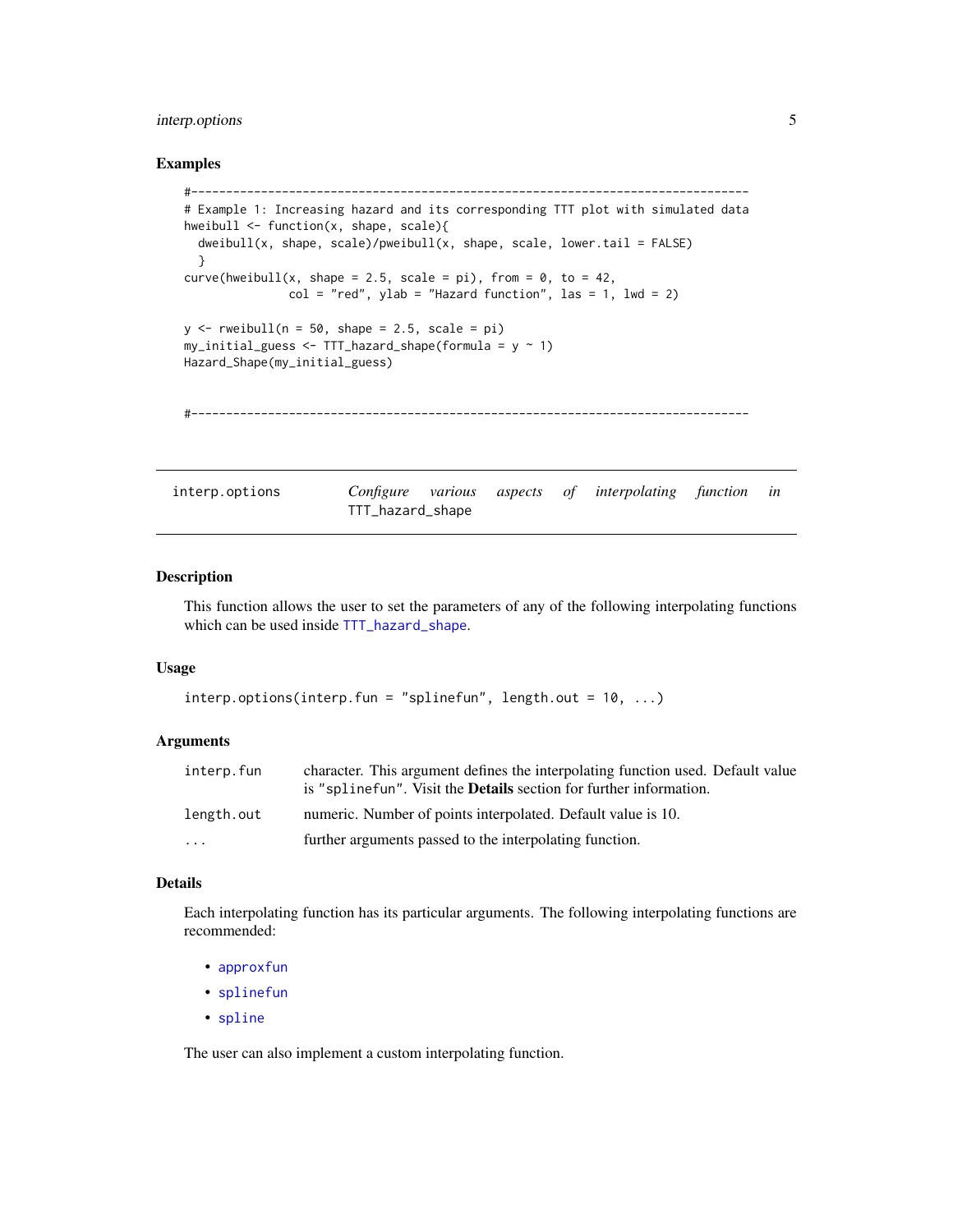#### <span id="page-5-0"></span>Author(s)

Jaime Mosquera Gutiérrez <jmosquerag@unal.edu.co>

#### See Also

[approxfun](#page-0-0), [splinefun](#page-0-0), [smooth](#page-0-0), [smooth.spline](#page-0-0), [loess](#page-0-0), [TTT\\_hazard\\_shape](#page-27-1)

| is.maxlogL |  |
|------------|--|
|            |  |

Is return of any object of EstimationTools?

## Description

Checks if an object is any of the classes implemented in EstimationTools package.

#### Usage

```
is.maxlogL(x)
```
is.EmpiricalTTT(x)

is.HazardShape(x)

#### Arguments

x Any object of EstimationTools.

#### Author(s)

Jaime Mosquera Gutiérrez <jmosquerag@unal.edu.co>

<span id="page-5-1"></span>loess.options *Configure various aspects of LOESS in* TTT\_hazard\_shape

## Description

This function allows the user to set the parameters of loess function used inside TTT\_hazard\_shape.

## Usage

 $less.$ options(span =  $2/3, ...$ )

## Arguments

| span | the parameter which controls the degree of smoothing. |
|------|-------------------------------------------------------|
| .    | further arguments passed to <b>loess</b> function.    |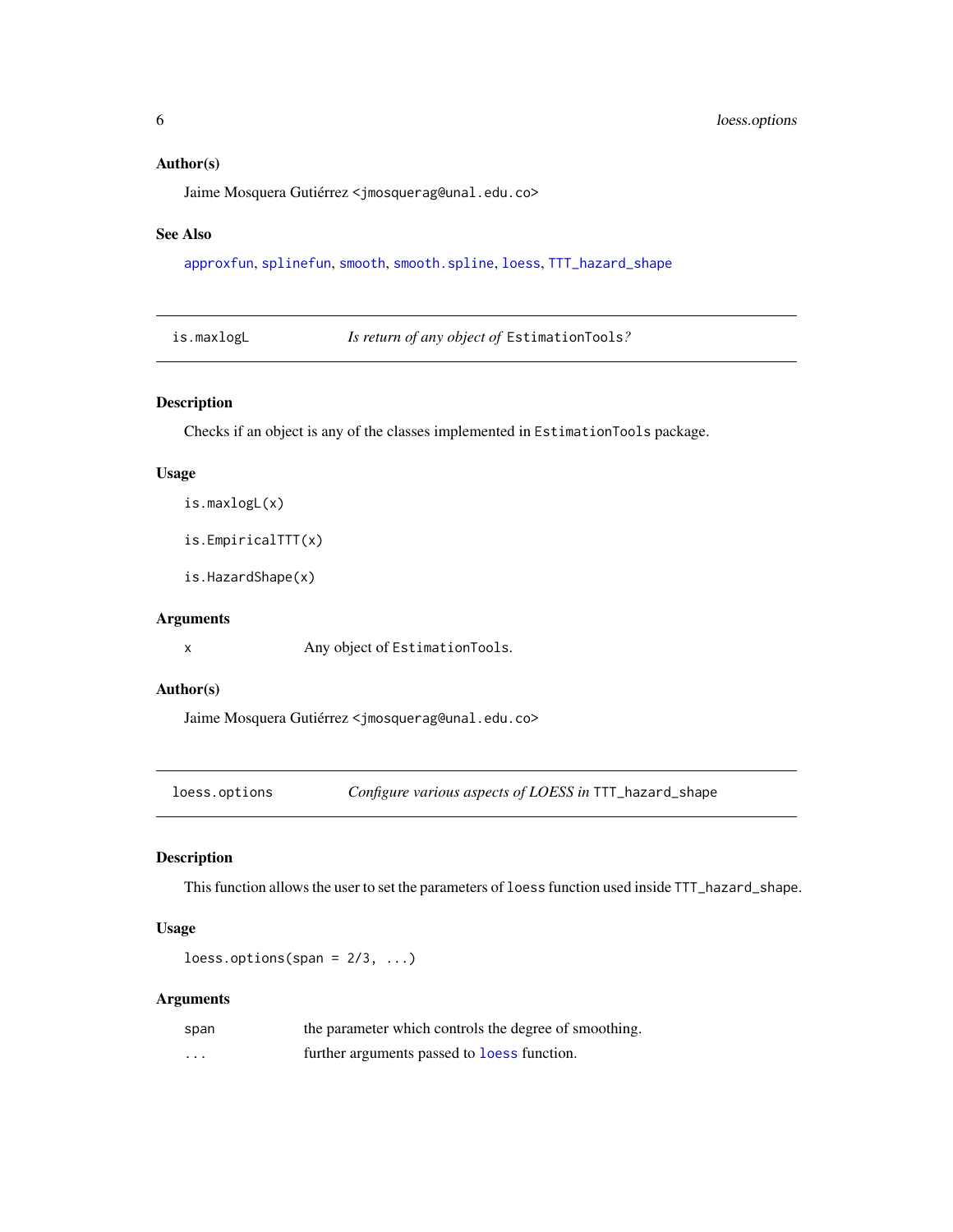#### <span id="page-6-0"></span>logit\_link 7

## Details

Please, visit [loess](#page-0-0) to know further possible arguments. The following arguments are not available for passing to the LOESS estimation:

- dataThe only data handled inside TTT\_hazard\_shape is the computed empirical TTT.
- subsetThis argument is used in loess to take a subset of data. In this context, it is not necessary.

#### Author(s)

Jaime Mosquera Gutiérrez <jmosquerag@unal.edu.co>

#### See Also

[loess](#page-0-0), [TTT\\_hazard\\_shape](#page-27-1)

<span id="page-6-1"></span>logit\_link *Logit link function (for estimation with* maxlogL *object)*

#### Description

log\_link object provides a way to implement logit link function that [maxlogL](#page-8-1) needs to perform estimation. See documentation for [maxlogL](#page-8-1) for further information on parameter estimation and implementation of link objects.

#### Usage

logit\_link()

#### Details

logit\_link is part of a family of generic functions with no input arguments that defines and returns a list with details of the link function:

- 1. name: a character string with the name of the link function.
- 2. g: implementation of the link function as a generic function in R.
- 3. g\_inv: implementation of the inverse link function as a generic function in R.

There is a way to add new mapping functions. The user must specify the details aforesaid.

#### Value

A list with logit link function, its inverse and its name.

#### Author(s)

Jaime Mosquera Gutiérrez, <jmosquerag@unal.edu.co>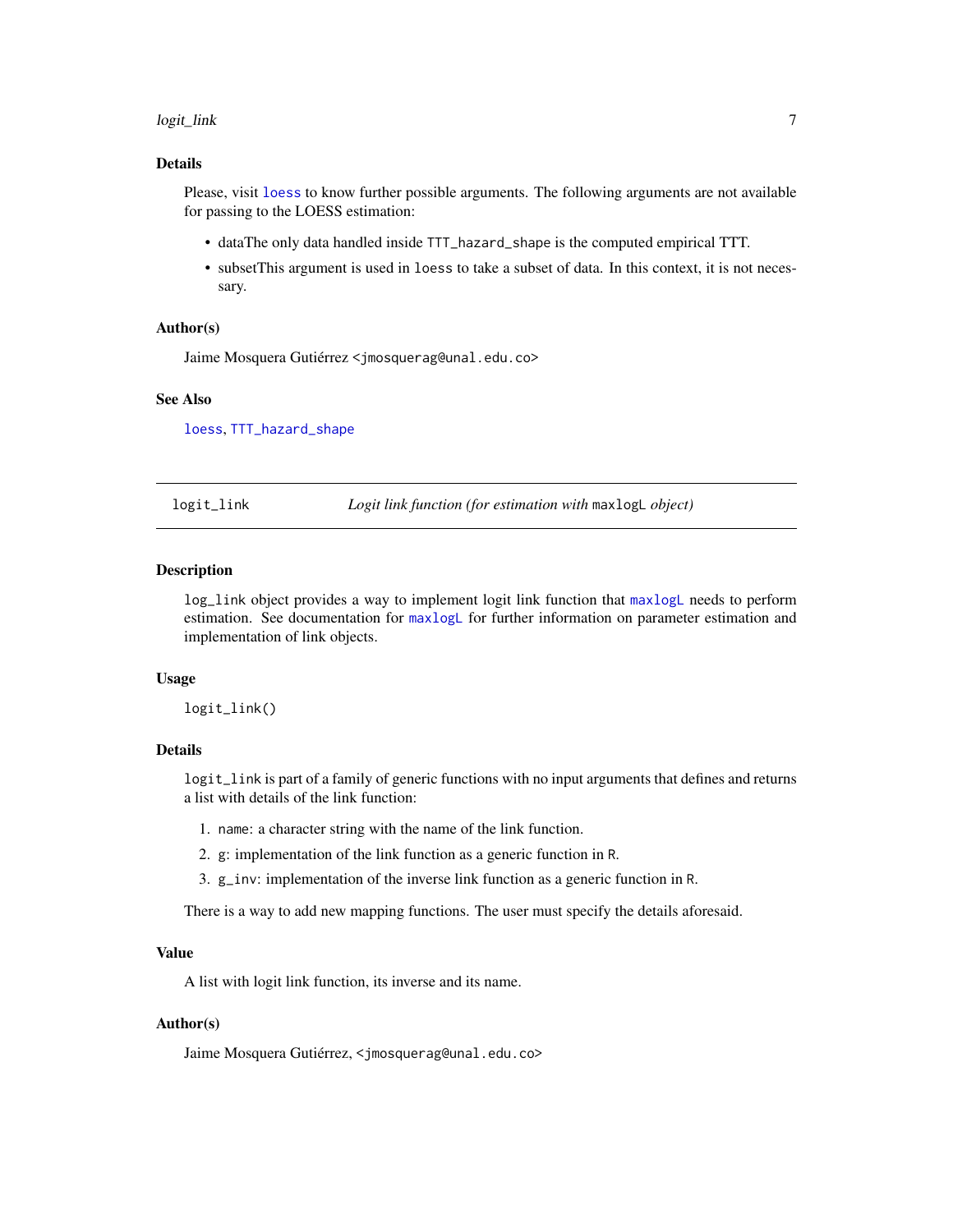#### <span id="page-7-0"></span>See Also

[maxlogL](#page-8-1)

Other link functions: [NegInv\\_link\(](#page-14-1)), [log\\_link\(](#page-7-1))

#### Examples

```
# Estimation of proportion in binomial distribution with 'logit' function
# 10 trials, probability of success equals to 30%)
N < - rbinom(n = 100, size = 10, prob = 0.3)
phat \leq maxlogL(x = N, dist = 'dbinom', fixed = list(size=10),
                link = list(over = "prob", fun = "logit\_link"))summary(phat)
# Link function name
fun <- logit_link()$name
print(fun)
# Link function
g <- logit_link()$g
curve(g(x), from = 0, to = 1)# Inverse link function
ginv <- logit_link()$g_inv
curve(ginv(x), from = -10, to = 10)
```
<span id="page-7-1"></span>log\_link *Logarithmic link function (for estimation with* maxlogL *object)*

#### Description

log\_link object provides a way to implement logarithmic link function that [maxlogL](#page-8-1) needs to perform estimation. See documentation for [maxlogL](#page-8-1) for further information on parameter estimation and implementation of link objects.

#### Usage

log\_link()

## Details

log\_link is part of a family of generic functions with no input arguments that defines and returns a list with details of the link function:

- 1. name: a character string with the name of the link function.
- 2. g: implementation of the link function as a generic function in R.
- 3. g\_inv: implementation of the inverse link function as a generic function in R.

There is a way to add new mapping functions. The user must specify the details aforesaid.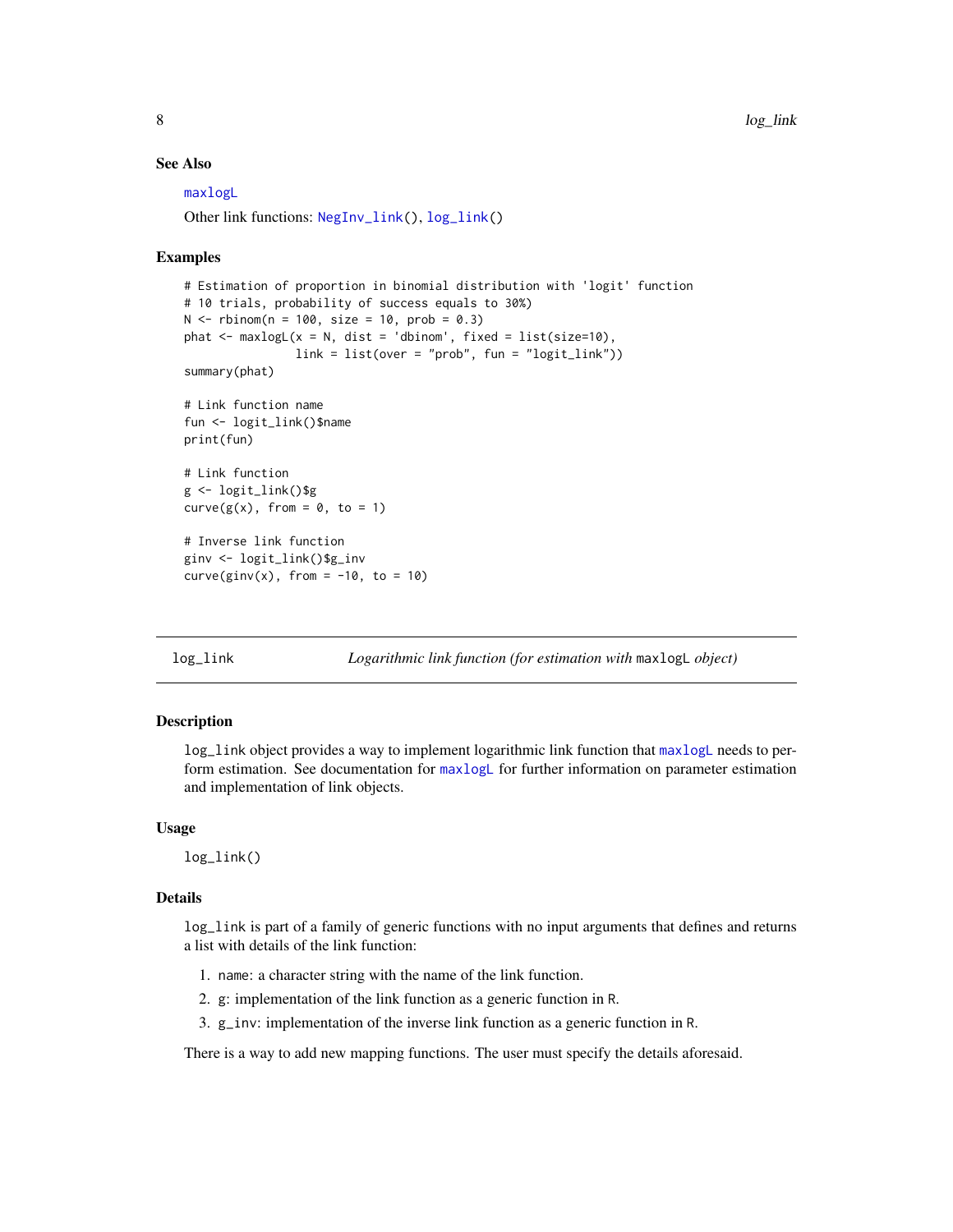<span id="page-8-0"></span> $maxlog L$  9

## Value

A list with logit link function, its inverse and its name.

#### See Also

#### [maxlogL](#page-8-1)

Other link functions: [NegInv\\_link\(](#page-14-1)), [logit\\_link\(](#page-6-1))

#### Examples

```
# One parameters of normal distribution mapped with logarithmic function
x \le - rnorm(n = 10000, mean = 50, sd = 4)
theta_2 <- maxlogL(x = x, link = list(over = "sd",
                                         fun = "log\_link") )
summary(theta_2)
# Link function name
fun <- log_link()$name
print(fun)
# Link function
g \leftarrow \text{log\_link}()$g
curve(g(x), from = 0, to = 1)# Inverse link function
ginv <- log_link()$g_inv
curve(ginv(x), from = -5, to = 5)
```
<span id="page-8-1"></span>maxlogL *Maximum Likelihood Estimation for parametric distributions*

## Description

Function to compute maximum likelihood estimators (MLE) of any distribution implemented in R.

#### Usage

```
maxlogL(
  x,
  dist = "dnorm",
  fixed = NULL,
  link = NULL,start = NULL,
  lower = NULL,
  upper = NULL,optimizer = "nlminb",
  control = NULL,
```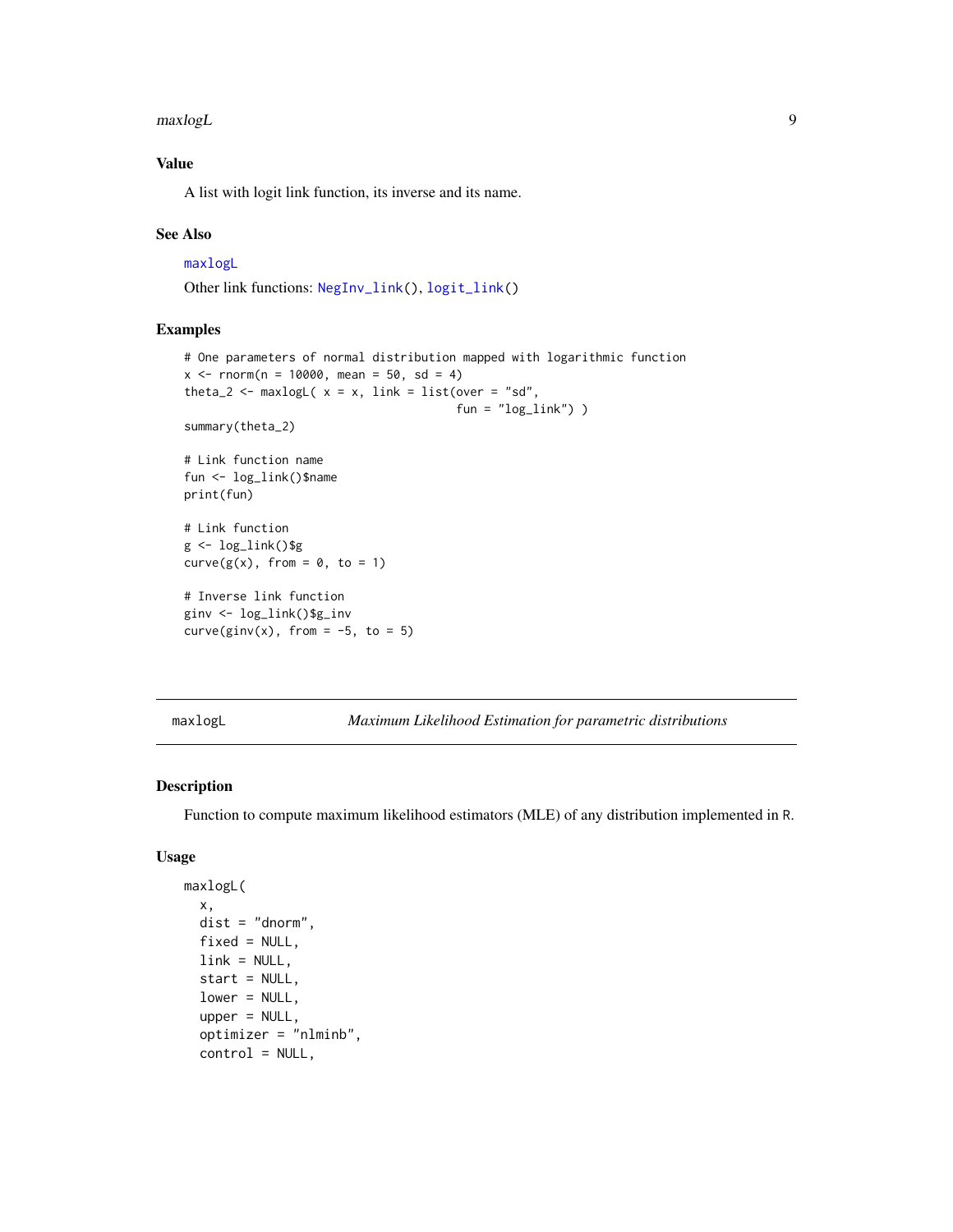#### <span id="page-9-0"></span>10 maxlogL

```
silent = FALSE,
   ...
\mathcal{L}
```
#### Arguments

| X         | a vector with data to be fitted. This argument must be a matrix with hierarchical<br>distributions.                                                                                                                                                         |
|-----------|-------------------------------------------------------------------------------------------------------------------------------------------------------------------------------------------------------------------------------------------------------------|
| dist      | a length-one character vector with the name of density/mass function of interest.<br>The default value is 'dnorm', to compute maximum likelihood estimators of<br>normal distribution.                                                                      |
| fixed     | a list with fixed/known parameters of distribution of interest. Fixed parameters<br>must be passed with its name.                                                                                                                                           |
| link      | a list with names of parameters to be linked, and names of the link function<br>object. For names of parameters, please visit documentation of density/mass<br>function. There are three link functions available: log_link, logit_link and<br>NegInv_link. |
| start     | a numeric vector with initial values for the parameters to be estimated.                                                                                                                                                                                    |
| lower     | a numeric vector with lower bounds, with the same length of argument start<br>(for box-constrained optimization).                                                                                                                                           |
| upper     | a numeric vector with upper bounds, with the same length of argument start<br>(for box-constrained optimization).                                                                                                                                           |
| optimizer | a length-one character vector with the name of optimization routine. nlminb,<br>optim and DEoptim are available; nlminb is the default routine.                                                                                                             |
| control   | control parameters of the optimization routine. Please, visit documentation of<br>selected optimizer for further information.                                                                                                                               |
| silent    | logical. If TRUE, warnings of maxlogL are suppressed.                                                                                                                                                                                                       |
| .         | further arguments to be supplied to the optimizer.                                                                                                                                                                                                          |

## Details

maxlogL computes the likelihood function corresponding to the distribution specified in argument dist and maximizes it through [optim](#page-0-0), [nlminb](#page-0-0) or [DEoptim](#page-0-0). maxlogL generates an S3 object of class maxlogL.

Noncentrality parameters must be named as ncp in the distribution.

#### Value

A list with class "maxlogL" containing the following lists:

| fit<br>A list with output information about estimation. |  |
|---------------------------------------------------------|--|
|---------------------------------------------------------|--|

- inputs A list with all input arguments.
- outputs A list with some output additional information:
	- Number of parameters.
	- Sample size
	- Standard error computation method.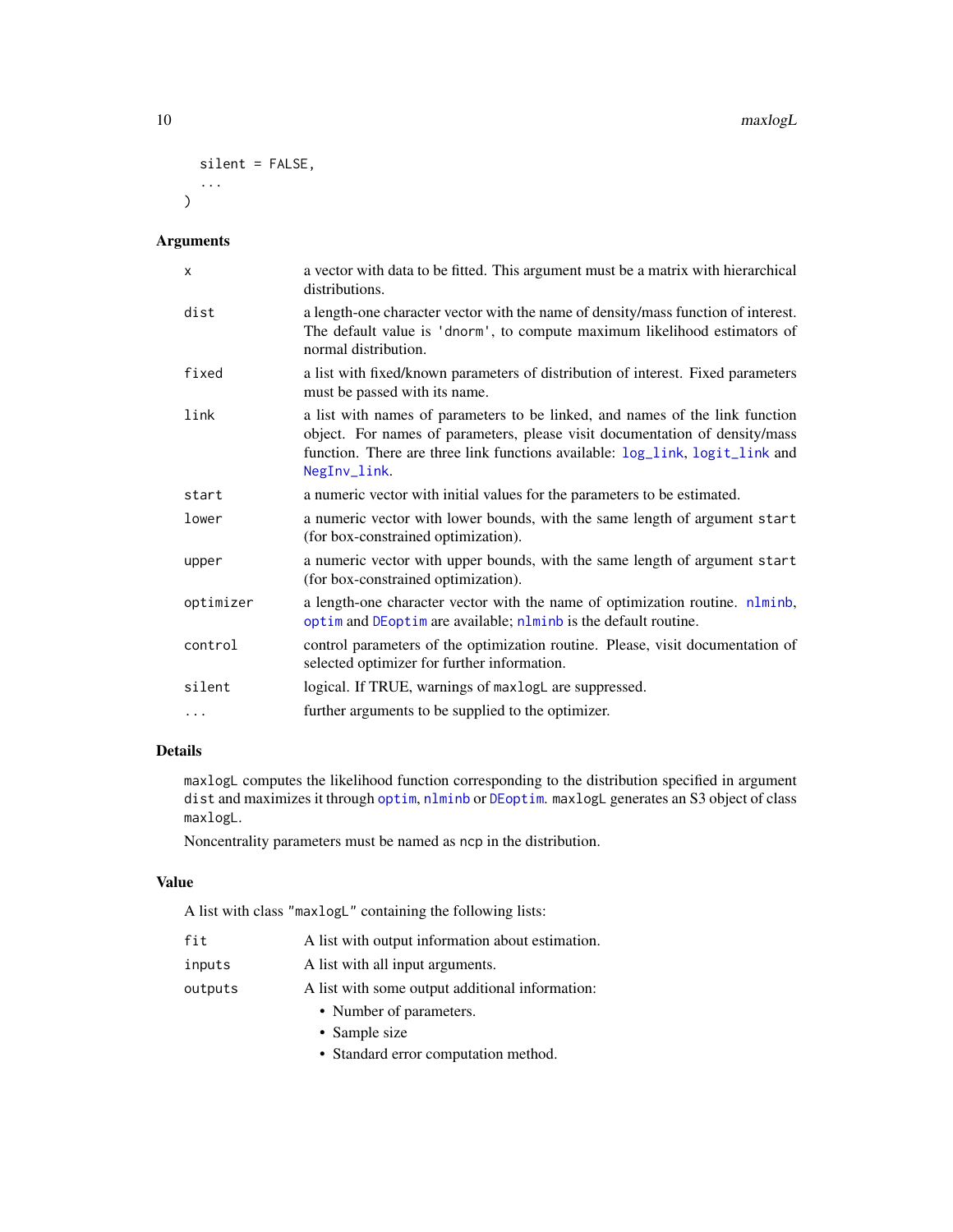<span id="page-10-0"></span> $maxlog L$  11

## **Note**

The following generic functions can be used with a maxlogL object: summary, print, AIC, BIC, logLik.

#### Author(s)

Jaime Mosquera Gutiérrez, <jmosquerag@unal.edu.co>

#### References

Nelder JA, Mead R (1965). "A Simplex Method for Function Minimization." *The Computer Journal*, 7(4), 308–313. ISSN 0010-4620, doi: [10.1093/comjnl/7.4.308,](https://doi.org/10.1093/comjnl/7.4.308) [https://academic.oup.com/](https://academic.oup.com/comjnl/article-lookup/doi/10.1093/comjnl/7.4.308) [comjnl/article-lookup/doi/10.1093/comjnl/7.4.308](https://academic.oup.com/comjnl/article-lookup/doi/10.1093/comjnl/7.4.308).

Fox PA, Hall AP, Schryer NL (1978). "The PORT Mathematical Subroutine Library." *ACM Transactions on Mathematical Software*, 4(2), 104–126. ISSN 00983500, doi: [10.1145/355780.355783,](https://doi.org/10.1145/355780.355783) <https://dl.acm.org/doi/10.1145/355780.355783>.

Nash JC (1979). *Compact Numerical Methods for Computers. Linear Algebra and Function Minimisation*, 2nd Editio edition. Adam Hilger, Bristol.

Dennis JE, Gay DM, Walsh RE (1981). "An Adaptive Nonlinear Least-Squares Algorithm." *ACM Transactions on Mathematical Software*, 7(3), 348–368. ISSN 00983500, doi: [10.1145/355958.355965,](https://doi.org/10.1145/355958.355965) <https://dl.acm.org/doi/10.1145/355958.355965>.

#### See Also

[summary.maxlogL](#page-22-1), [optim](#page-0-0), [nlminb](#page-0-0), [DEoptim](#page-0-0), [DEoptim.control](#page-0-0), [maxlogLreg](#page-11-1), [bootstrap\\_maxlogL](#page-1-1) Other maxlogL: [maxlogLreg\(](#page-11-1))

#### Examples

```
library(EstimationTools)
```

```
#--------------------------------------------------------------------------------
# Example 1: estimation with one fixed parameter
x \le - rnorm(n = 10000, mean = 160, sd = 6)
theta_1 <- maxlogL(x = x, dist = 'dnorm', control = list(trace = 1),
                 link = list(over = "sd", fun = "log_link"),
                 fixed = list(mean = 160))summary(theta_1)
```

```
#--------------------------------------------------------------------------------
# Example 2: both parameters of normal distribution mapped with logarithmic
# function
theta_2 <- maxlogL(x = x, dist = "dnorm",link = list(over = c("mean", "sd"),
                               fun = c("log_link","log_link")))
```
summary(theta\_2)

#--------------------------------------------------------------------------------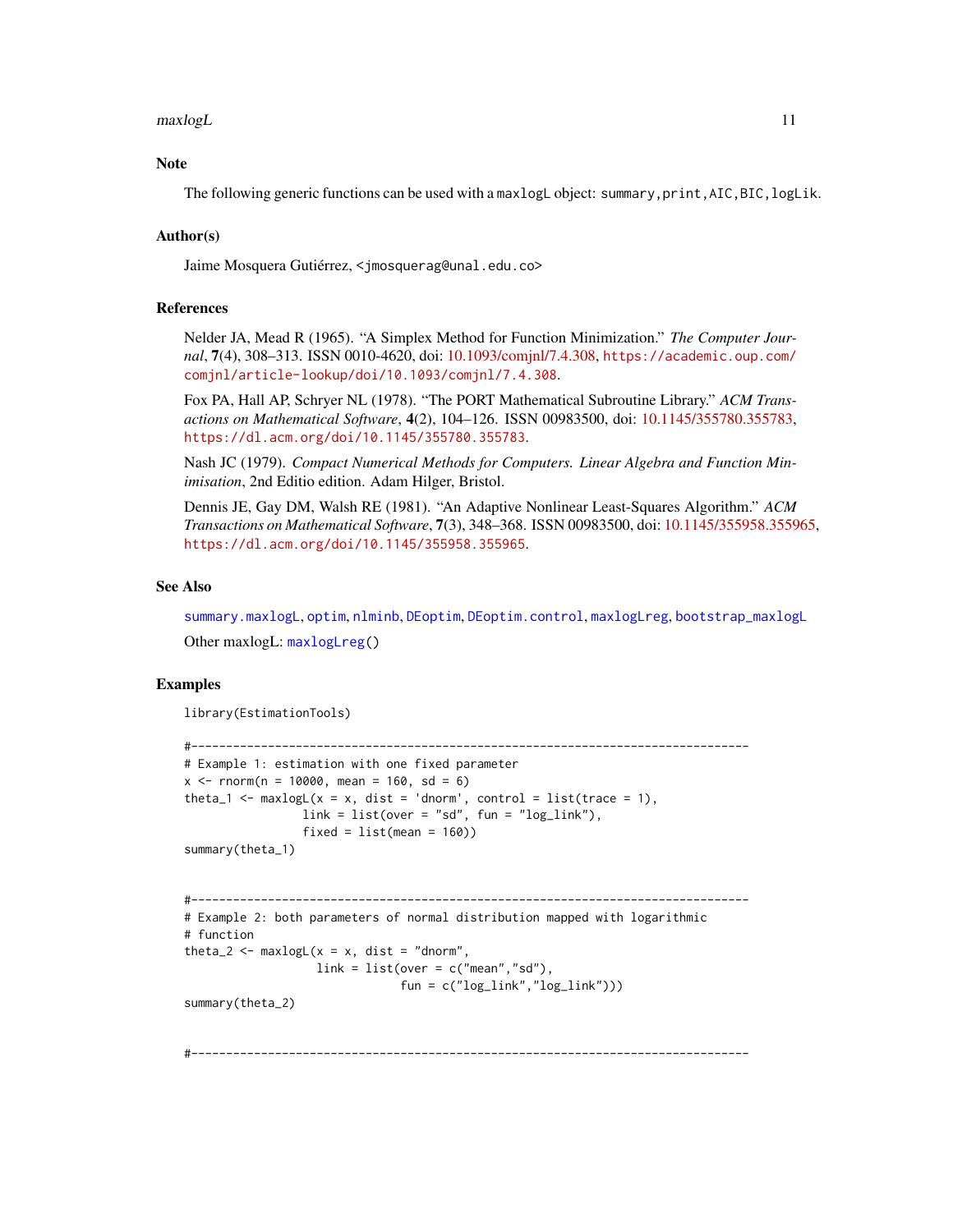```
# Example 3: parameter estimation in ZIP distribution
if (!require('gamlss.dist')) install.packages('gamlss.dist')
library(gamlss.dist)
z <- rZIP(n=1000, mu=6, sigma=0.08)
theta_3 <- maxlogL(x = z, dist='dZIP', start = c(0, 0), lower = c(-Inf, -Inf),
                   upper = c(Inf, Inf), optimizer = 'optim',
                   link = list(over=c("mu", "sigma"),
                   fun = c("log_link", "logit_link")))
summary(theta_3)
#--------------------------------------------------------------------------------
# Example 4: parameter estimation with fixed noncentrality parameter.
y_2 < - rbeta(n = 1000, shape1 = 2, shape2 = 3)
theta_41 <- maxlogL(x = y_2, dist = "dbeta",link = list(over = c("shape1", "shape2"),
                    fun = c("log_link","log_link")))
summary(theta_41)
# It is also possible define 'ncp' as fixed parameter
theta_42 <- maxlogL(x = y_2, dist = "dbeta", fixed = list(ncp = 0),link = list(over = c("shape1", "shape2"),fun = c("log_link","log_link")) )
summary(theta_42)
```

```
#--------------------------------------------------------------------------------
```
<span id="page-11-1"></span>maxlogLreg *Maximum Likelihood Estimation for parametric linear regression models*

#### Description

Function to compute maximum likelihood estimators (MLE) of regression parameters of any distribution implemented in R with covariates (linear predictors).

#### Usage

```
maxlogLreg(
  formulas,
  y_dist,
  data = NULL,subset = NULL,
  fixed = NULL,
  link = NULL,start = NULL,
  lower = NULL,
```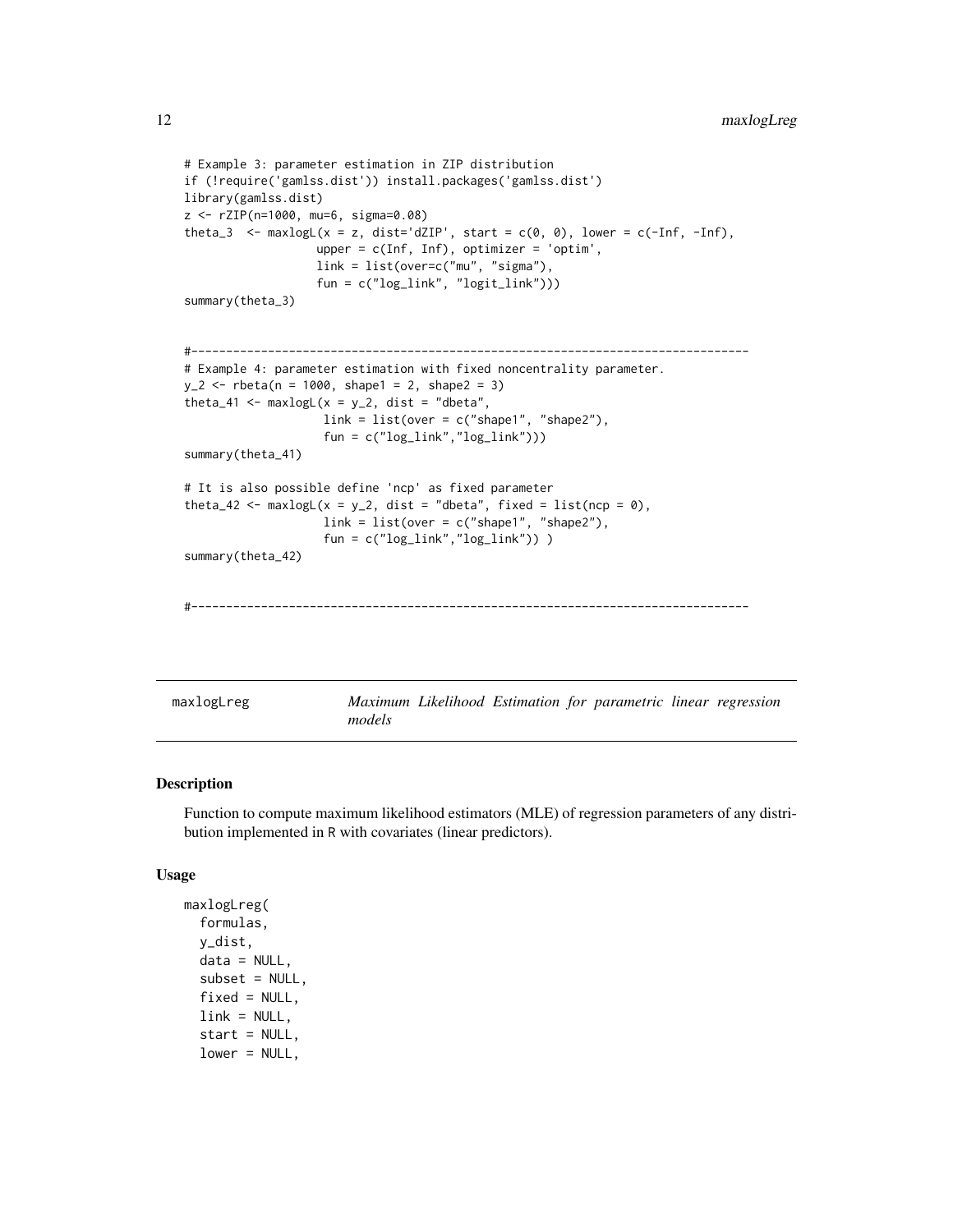## <span id="page-12-0"></span>maxlogLreg 13

```
upper = NULL,
   optimizer = "nlminb",
  control = NULL,
  silent = FALSE,...
\sum_{i=1}^{n}
```
## Arguments

| formulas  | a list of formula objects. Each element must have an $\sim$ , with the terms on the<br>right separated by + operators. The response variable on the left side is op-<br>tional. Linear predictor of each parameter must be specified with the name of<br>the parameter followed by the suffix '.fo'. See the examples below for further<br>illustration.     |
|-----------|--------------------------------------------------------------------------------------------------------------------------------------------------------------------------------------------------------------------------------------------------------------------------------------------------------------------------------------------------------------|
| y_dist    | a formula object that specifies the distribution of the response variable. On the<br>left side of $\sim$ must be the response, and in the right side must be the name o<br>de probability density/mass function. See the section Details and the examples<br>below for further illustration.                                                                 |
| data      | an optional data frame containing the variables in the model. If data is not<br>specified, the variables are taken from the environment from which maxlogLreg<br>is called.                                                                                                                                                                                  |
| subset    | an optional vector specifying a subset of observations to be used in the fitting<br>process.                                                                                                                                                                                                                                                                 |
| fixed     | a list with fixed/known parameters of distribution of interest. Fixed parameters<br>must be passed with its name and its value (known).                                                                                                                                                                                                                      |
| link      | a list with names of parameters to be linked, and names of the link function<br>object. For names of parameters, please visit documentation of density/mass<br>function. There are three link functions available: log_link, logit_link and<br>NegInv_link. Take into account: the order used in argument over corresponds<br>to the order in argument link. |
| start     | a numeric vector with initial values for the parameters to be estimated. Zero is<br>the default value.                                                                                                                                                                                                                                                       |
| lower     | a numeric vector with lower bounds, with the same lenght of argument start<br>(for box-constrained optimization). -Inf is the default value.                                                                                                                                                                                                                 |
| upper     | a numeric vector with upper bounds, with the same lenght of argument start<br>(for box-constrained optimization). Inf is the default value.                                                                                                                                                                                                                  |
| optimizer | a lenght-one character vector with the name of optimization routine. nlminb,<br>optim and DEoptim are available; nlminb is the default routine.                                                                                                                                                                                                              |
| control   | control parameters of the optimization routine. Please, visit documentation of<br>selected optimizer for further information.                                                                                                                                                                                                                                |
| silent    | logical. If TRUE, warnings of maxlogL are suppressed.                                                                                                                                                                                                                                                                                                        |
| $\cdots$  | Further arguments to be supplied to the optimization routine.                                                                                                                                                                                                                                                                                                |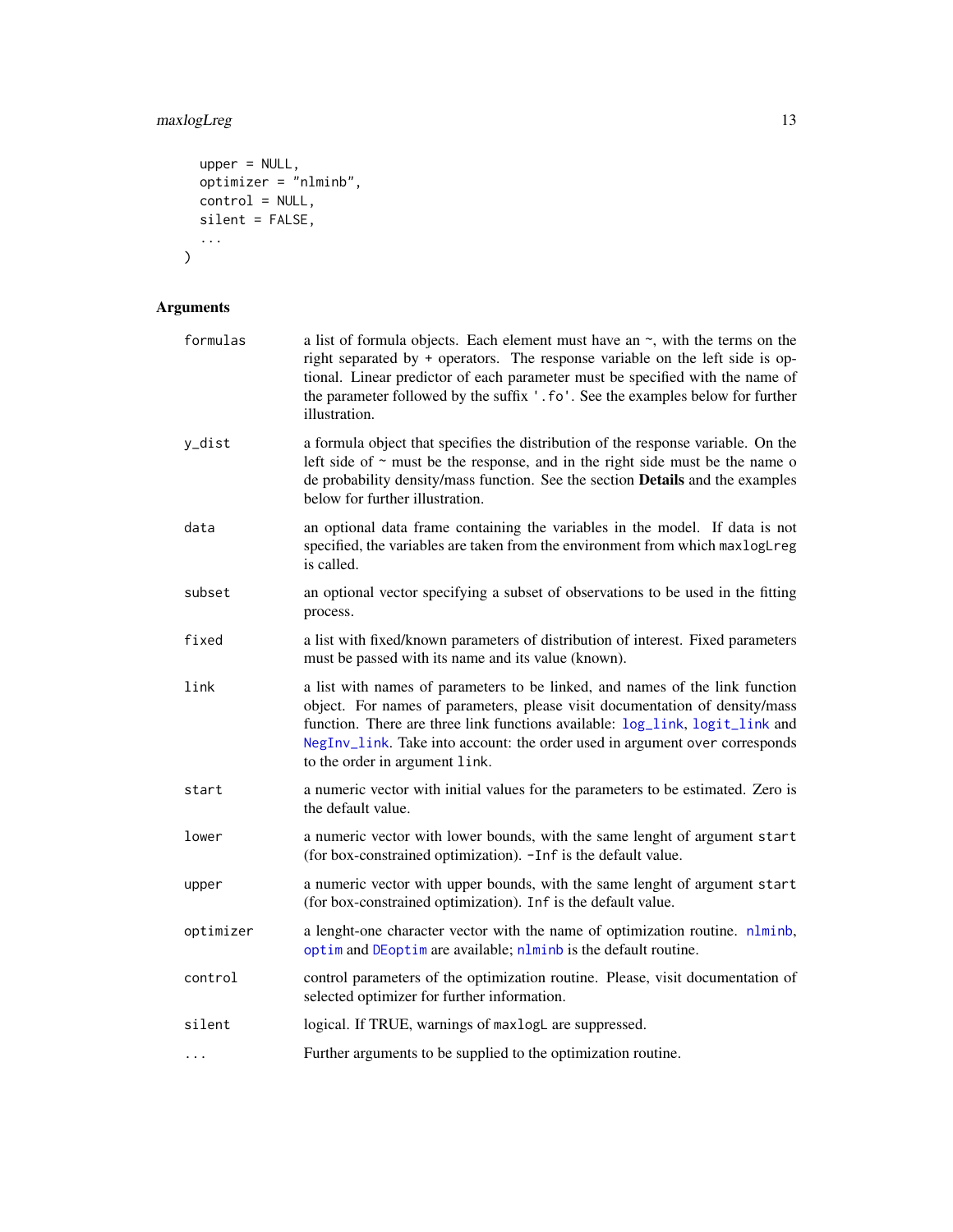#### Details

maxlogLreg calculates computationally the log-likelihood (log L) function corresponding to the distribution specified in argument y\_dist with linear predictors specified in argument formulas. Then, it maximizes the log L through [optim](#page-0-0), [nlminb](#page-0-0) or [DEoptim](#page-0-0). maxlogLreg generates an S3 object of class maxlogL.

Noncentrality parameters must be named as ncp in the distribution.

#### Value

A list with class maxlogL containing the following lists:

| fit     | A list with output information about estimation and method used. |
|---------|------------------------------------------------------------------|
| inputs  | A list with all input arguments.                                 |
| outputs | A list with additional information:                              |
|         | • Number of parameters.                                          |
|         | • Sample size                                                    |
|         | • Standard error computation method.                             |
|         | $\mathbf{r}$ 1 $\mathbf{r}$                                      |

• Number of regression parameters.

## Note

The following generic functions can be used with a maxlogL object: summary,print,logLik,AIC.

#### Author(s)

Jaime Mosquera Gutiérrez, <jmosquerag@unal.edu.co>

#### References

Nelder JA, Mead R (1965). "A Simplex Method for Function Minimization." *The Computer Journal*, 7(4), 308–313. ISSN 0010-4620, doi: [10.1093/comjnl/7.4.308,](https://doi.org/10.1093/comjnl/7.4.308) [https://academic.oup.com/](https://academic.oup.com/comjnl/article-lookup/doi/10.1093/comjnl/7.4.308) [comjnl/article-lookup/doi/10.1093/comjnl/7.4.308](https://academic.oup.com/comjnl/article-lookup/doi/10.1093/comjnl/7.4.308).

Fox PA, Hall AP, Schryer NL (1978). "The PORT Mathematical Subroutine Library." *ACM Transactions on Mathematical Software*, 4(2), 104–126. ISSN 00983500, doi: [10.1145/355780.355783,](https://doi.org/10.1145/355780.355783) <https://dl.acm.org/doi/10.1145/355780.355783>.

Nash JC (1979). *Compact Numerical Methods for Computers. Linear Algebra and Function Minimisation*, 2nd Editio edition. Adam Hilger, Bristol.

Dennis JE, Gay DM, Walsh RE (1981). "An Adaptive Nonlinear Least-Squares Algorithm." *ACM Transactions on Mathematical Software*, 7(3), 348–368. ISSN 00983500, doi: [10.1145/355958.355965,](https://doi.org/10.1145/355958.355965) <https://dl.acm.org/doi/10.1145/355958.355965>.

#### See Also

[summary.maxlogL](#page-22-1), [optim](#page-0-0), [nlminb](#page-0-0), [DEoptim](#page-0-0), [DEoptim.control](#page-0-0), [maxlogL](#page-8-1), [bootstrap\\_maxlogL](#page-1-1) Other maxlogL: [maxlogL\(](#page-8-1))

<span id="page-13-0"></span>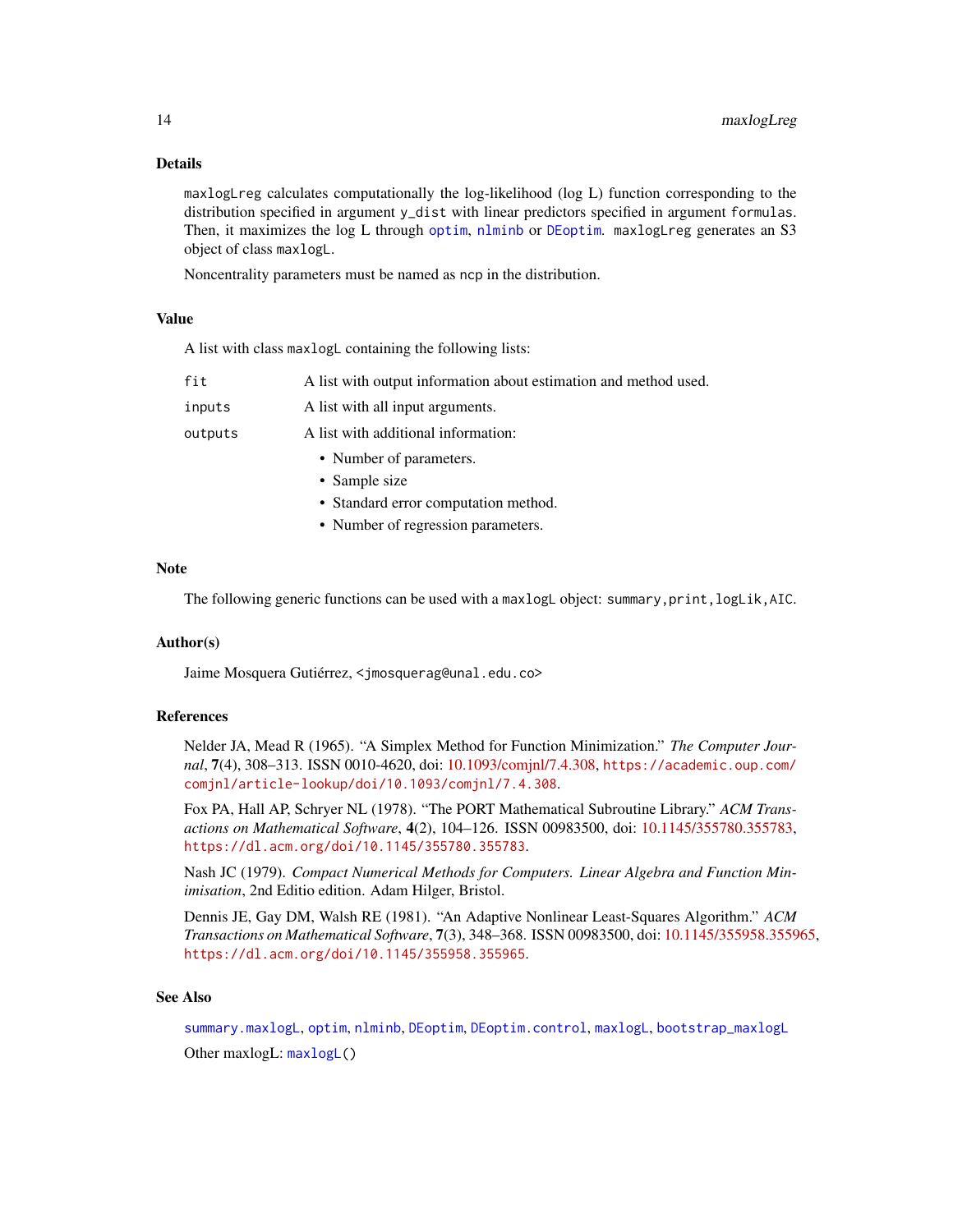## <span id="page-14-0"></span>NegInv\_link 15

#### Examples

library(EstimationTools)

```
#--------------------------------------------------------------------------------
# Example 1: Estimation in simulated normal distribution
n < -1000x \le runif(n = n, -5, 6)
y \le - rnorm(n = n, mean = -2 + 3 * x, sd = exp(1 + 0.3* x))
norm_data \leq data.frame(y = y, x = x)
# It does not matter the order of distribution parameters
formulas \le list(sd.fo = \sim x, mean.fo = \sim x)
norm_mod <- maxlogLreg(formulas, y_dist = y \sim dnorm, data = norm_data,
                       link = list(over = "sd", fun = "log\_link"))summary(norm_mod)
#--------------------------------------------------------------------------------
# Example 2: Fitting with censorship
# (data from https://www.itl.nist.gov/div898/handbook/apr/section4/apr413.htm)
failures <- c(55, 187, 216, 240, 244, 335, 361, 373, 375, 386)
fails <- c(failures, rep(500, 10))
status <- c(rep(1, length(failures)), rep(0, 10))
Wei_data <- data.frame(fails = fails, status = status)
# Formulas with linear predictors
formulas <- list(scale.fo=~1, shape.fo=~1)
# Bounds for optimization. Upper bound set with default values (Inf)
start <- list(
  scale = list(Intercept = 100),
  shape = list(Intercept = 10)\lambdalower <- list(
  scale = list(Intercept = \theta),
  shape = list(Intercept = 0))
mod_weibull <- maxlogLreg(formulas, y_dist = Surv(fails, status) ~ dweibull,
                          start = start,
                          lower = lower, data = Wei_data)
summary(mod_weibull)
#--------------------------------------------------------------------------------
```
<span id="page-14-1"></span>NegInv\_link *Negative inverse link function (for estimation with* maxlogL *object)*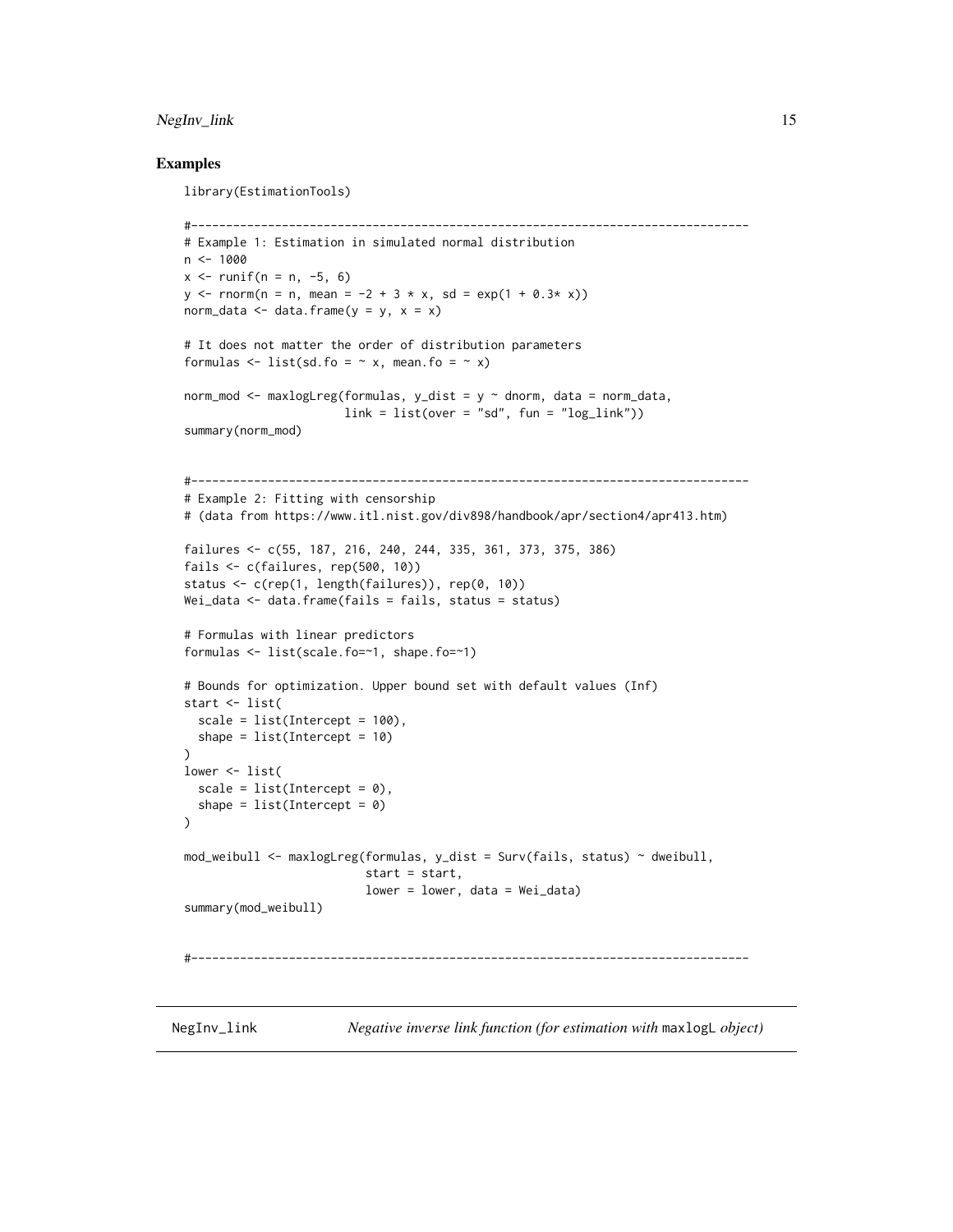#### <span id="page-15-0"></span>Description

NegInv\_link object provides a way to implement negative inverse link function that [maxlogL](#page-8-1) needs to perform estimation. See documentation for  $maxlogL$  for further information on parameter estimation and implementation of link objects.

#### Usage

NegInv\_link()

## Details

NegInv\_link is part of a family of generic functions with no input arguments that defines and returns a list with details of the link function:

- 1. name: a character string with the name of the link function.
- 2. g: implementation of the link function as a generic function in R.
- 3. g\_inv: implementation of the inverse link function as a generic function in R.

There is a way to add new mapping functions. The user must specify the details aforesaid.

#### Value

A list with negative inverse link function, its inverse and its name.

#### See Also

#### [maxlogL](#page-8-1)

Other link functions: [log\\_link\(](#page-7-1)), [logit\\_link\(](#page-6-1))

#### Examples

```
# Estimation of rate parameter in exponential distribution
T < - rexp(n = 1000, rate = 3)
lambda <- maxlogL(x = T, dist = "dexp", start = 5,
                  link = list(over = "rate", fun = "NegInv_link"))
summary(lambda)
# Link function name
fun <- NegInv_link()$name
print(fun)
# Link function
g <- NegInv_link()$g
curve(g(x), from = 0.1, to = 1)# Inverse link function
ginv <- NegInv_link()$g_inv
curve(ginv(x), from = 0.1, to = 1)
```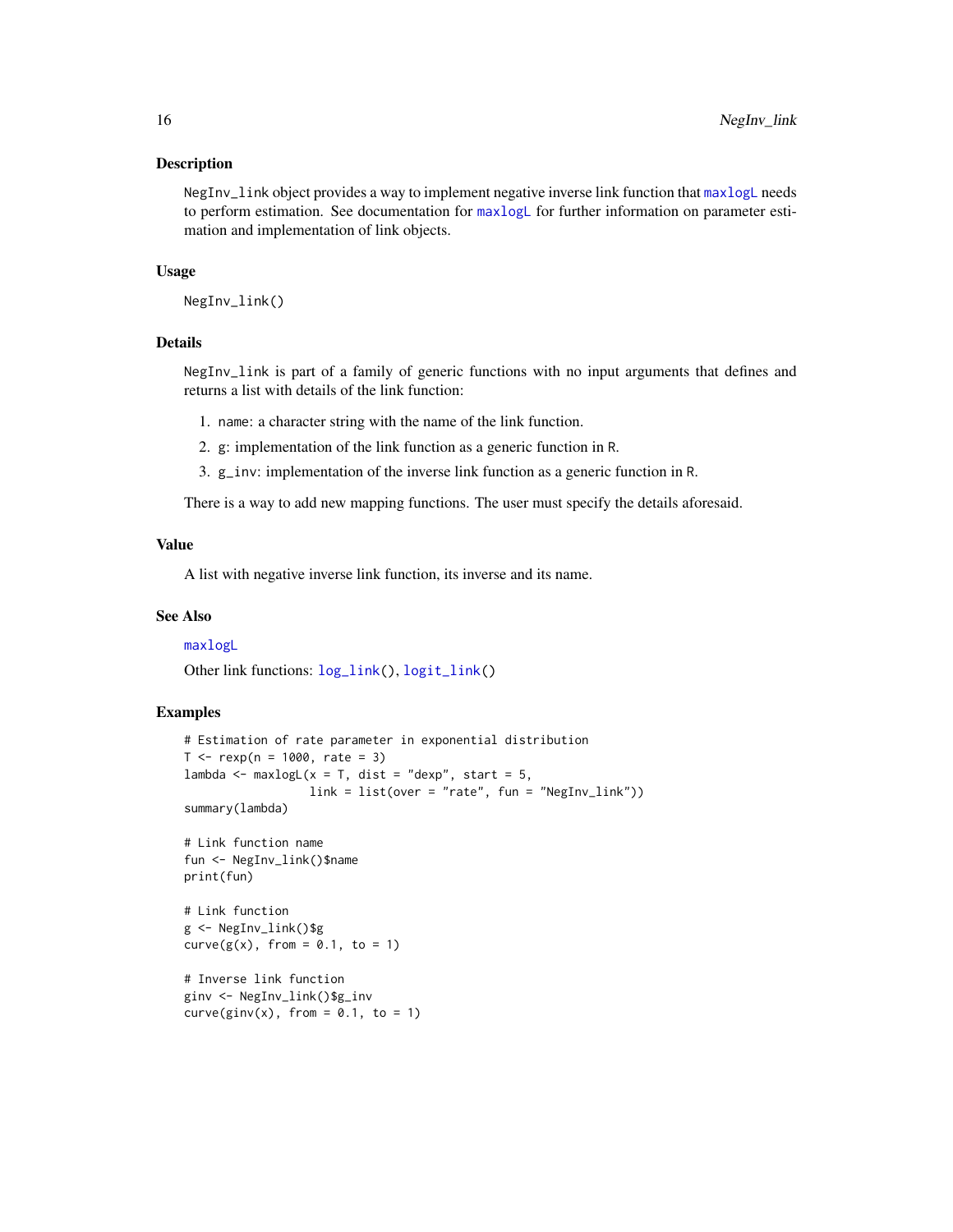<span id="page-16-1"></span><span id="page-16-0"></span>plot.EmpiricalTTT *Plot method for* EmpiricalTTT *objects*

#### Description

Draws a TTT plot of an EmpiricalTTT object, one for each strata.

TTT plots are graphed in the same order in which they appear in the list element strata or in the list element phi\_n of the EmpiricalTTT object.

## Usage

```
## S3 method for class 'EmpiricalTTT'
plot(
  x,
  add = FALSE,grid = FALSE,
  type = "1",pch = 1,
  xlab = "i/n",
 ylab = expression(phi[n](i/n)),
  ...
\mathcal{L}
```
## Arguments

| $\times$   | an object of class EmpiricalTTT.                                                                                                 |
|------------|----------------------------------------------------------------------------------------------------------------------------------|
| add        | logical. If TRUE, plot. Empirical TTT add a TTT plot to an already existing<br>plot.                                             |
| grid       | logical. If TRUE, plot appears with grid.                                                                                        |
| type       | character string (length 1 vector) or vector of 1-character strings indicating the<br>type of plot for each TTT graph. See plot. |
| pch        | numeric (integer). A vector of plotting characters or symbols when type = "p".<br>See points.                                    |
| xlab, ylab | titles for x and y axes, as in plot.                                                                                             |
| $\cdot$    | further arguments passed to matplot. See the examples and <b>Details</b> section for<br>further information.                     |

## Details

This method is based on [matplot](#page-0-0). Our function sets some default values for graphic parameters: type = "1", pch = 1, xlab = "i/n" and ylab = expression(phi[n](i/n)). This arguments can be modified by the user.

## Author(s)

Jaime Mosquera Gutiérrez, <jmosquerag@unal.edu.co>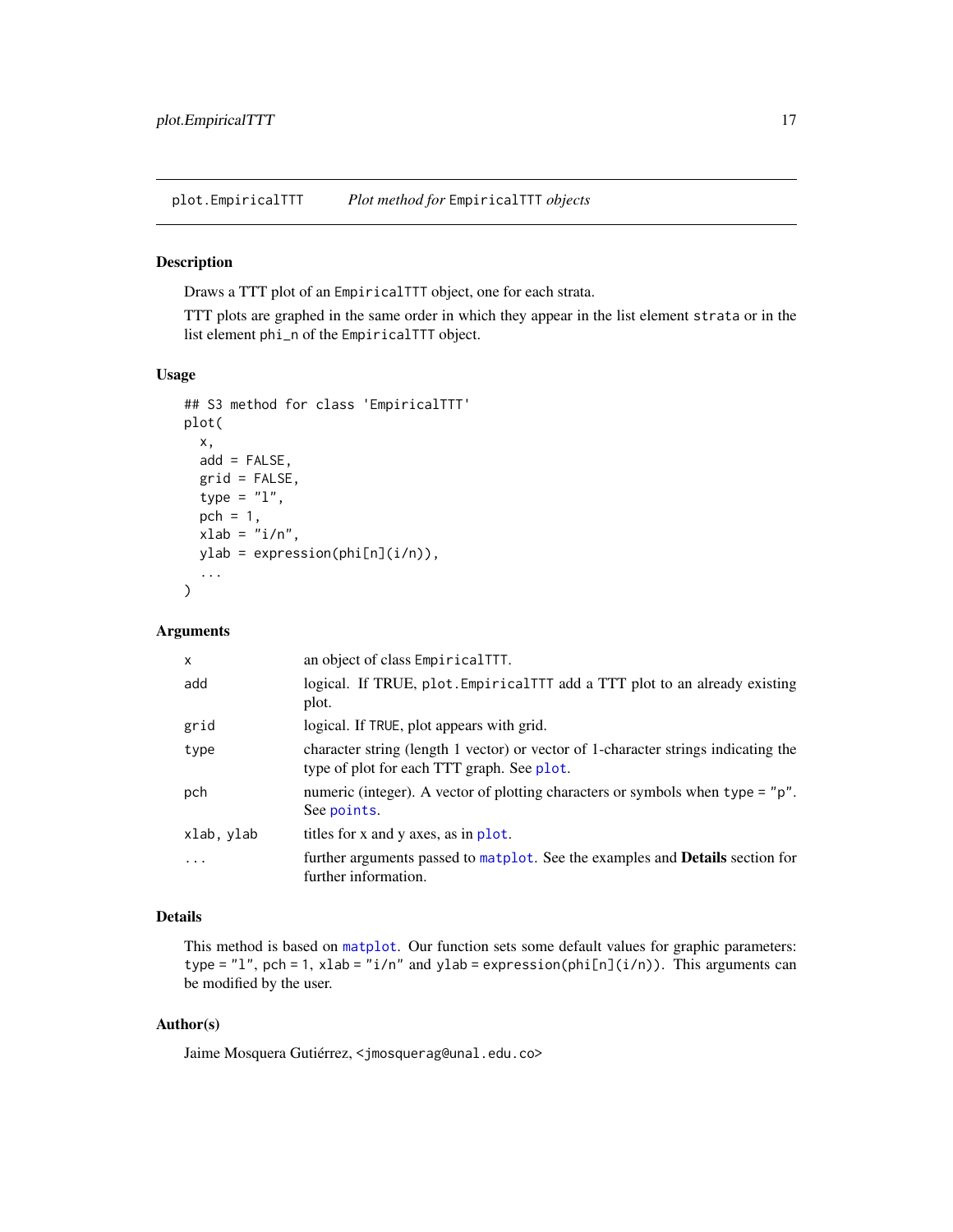#### See Also

[TTTE\\_Analytical](#page-23-1), [matplot](#page-0-0)

#### Examples

library(EstimationTools)

```
#--------------------------------------------------------------------------------
# First example: Scaled empirical TTT from 'mgus1' data from 'survival' package.
TTT_1 <- TTTE_Analytical(Surv(stop, event == 'pcm') ~1, method = 'cens',
                         data = mgus1, subset=(start == 0))
plot(TTT_1, type = "p")#--------------------------------------------------------------------------------
# Second example: Scaled empirical TTT using a factor variable with 'aml' data
# from 'survival' package.
TTT_2 <- TTTE_Analytical(Surv(time, status) ~ x, method = "cens", data = aml)
plot(TTT_2, type = "l", lty = c(1,1), col = c(2,4))plot(TTT_2, add = TRUE, type = "p", lty = c(1,1), col = c(2,4), pch = 16)#--------------------------------------------------------------------------------
# Third example: Non-scaled empirical TTT without a factor (arbitrarily simulated
# data).
y <- rweibull(n=20, shape=1, scale=pi)
TTT_3 \leftarrow TTE\_Analytical(y \sim 1, scaled = FALSE)plot(TTT_3, type = "s", col = 3, lwd = 3)#--------------------------------------------------------------------------------
# Fourth example: TTT plot for 'carbone' data from 'AdequacyModel' package
if (!require('AdequacyModel')) install.packages('AdequacyModel')
library(AdequacyModel)
data(carbone)
TTT_4 <- TTTE_Analytical(response = carbone, scaled = TRUE)
plot(TTT_4, type = "l", col = "red", lwd = 2, grid = TRUE)#--------------------------------------------------------------------------------
```
<span id="page-17-1"></span>plot.HazardShape *Plot of* HazardShape *objects*

<span id="page-17-0"></span>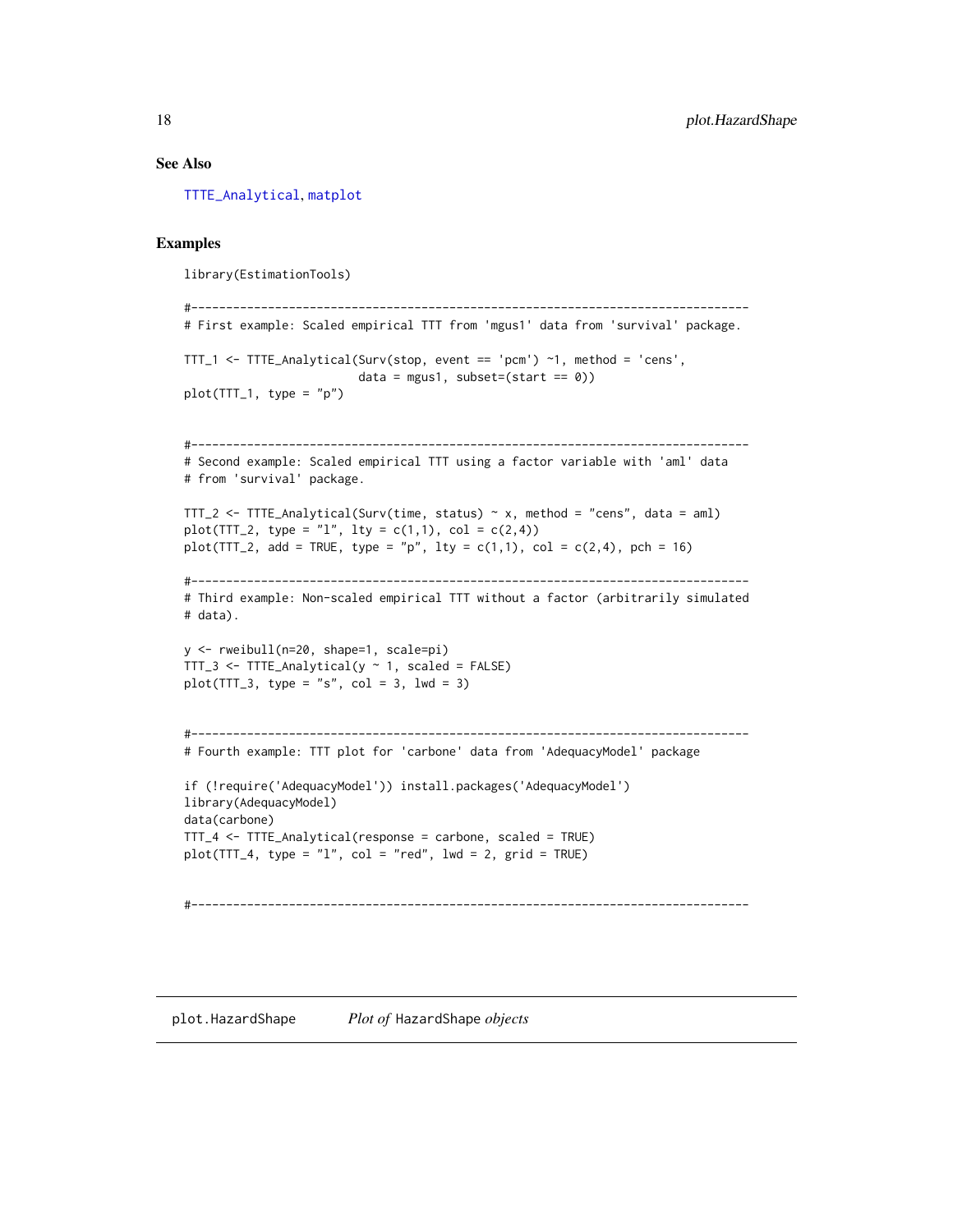## <span id="page-18-0"></span>plot.HazardShape 19

## Description

Draws the empirical total time on test (TTT) plot and its non-parametric (LOESS) estimated curve useful for identifying hazard shape.

## Usage

```
## S3 method for class 'HazardShape'
plot(
 x,
 xlab = "i/n",
 ylab = expression(phi(i/n)),
 xlim = c(0, 1),ylim = c(0, 1),col = 1,
 lty = NULL,
 lwd = NA,
 main = "",curve_options = list(col = 2, lwd = 2, lty = 1),
 par_plot = list(mar = c(5.1, 4.1, 4.1, 2.1)),
 legend_options = NULL,
  ...
)
```
## Arguments

| X             | an object of class init Valow, generated with TTT_hazard_shape.                                                                                              |
|---------------|--------------------------------------------------------------------------------------------------------------------------------------------------------------|
| xlab, ylab    | titles for x and y axes, as in plot.                                                                                                                         |
| xlim          | the x limits $(x1, x2)$ of the plot.                                                                                                                         |
| ylim          | the y limits $(x1, x2)$ of the plot.                                                                                                                         |
| col           | The colors for lines and points. Multiple colors can be specified. This is the<br>usual color argument of plot.default.                                      |
| lty           | a vector of line types, see par for further information.                                                                                                     |
| lwd           | a vector of line widths, see par for further information.                                                                                                    |
| main          | a main title for the plot.                                                                                                                                   |
| curve_options | a list with further arguments useful for customization of non-parametric estimate<br>plot.                                                                   |
| par_plot      | some graphical parameters which can be passed to the plot. See <b>Details</b> section<br>for further information.                                            |
|               | legend_options a list with fur further arguments useful for customization. See <b>Details</b> section<br>for further information. of the legend of the plot. |
| $\cdots$      | further arguments passed to empirical TTT plot.                                                                                                              |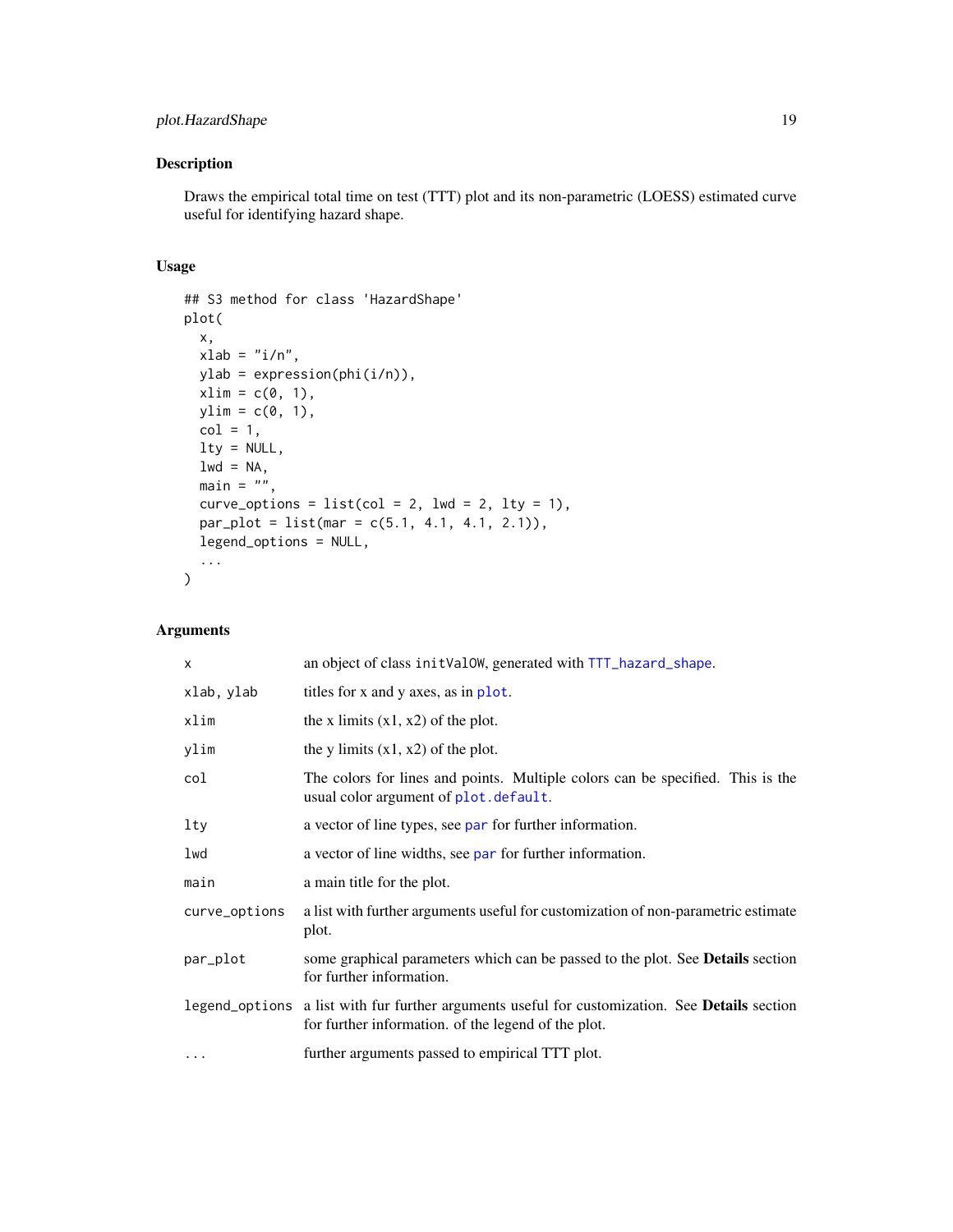#### <span id="page-19-0"></span>Details

This plot complements the use of [TTT\\_hazard\\_shape](#page-27-1). It is always advisable to use this function in order to check the result of non-parametric estimate of TTT plot. See the first example in Examples section for an illustration.

par\_plot admits some parameters of [par](#page-0-0) function. The following *has preestablished values*:

- mai:the margins can be manipulated with mar. The right margin has a value equals to 7.2 using mar and all new values take it as reference value.
- xpd:Is set as TRUE, and cannot be modified.

On the other hand, legend\_options allows many of the parameters of [legend](#page-0-0) function. The following *has preestablished values*:

- x,y:legend is always located on the right side, outside the plot. x and y coordinates cannot be manipulated, instead of this, it exists the argument pos, which can take character or numeric values. In the first case, it can be "top","center" and "bottom", in the later, it can be any value of the y-coordinate, between 0 and 1.
- legend:text of the legend cannot be edited.
- pch:cannot be manipulated, it depends on pch parameter of the plot.
- col:cannot be manipulated, it depends on col parameters of the plot and the curve\_options. #'
- lty:cannot be manipulated, it depends on lty parameters of the plot and the curve\_options. #'
- lwd:cannot be manipulated, it depends on lwd parameters of the plot and the curve\_options. #'
- pt.cex:cannot be manipulated, it depends on cex parameter of the plot.
- xpd:It is set as TRUE, and cannot be modified.

If legend\_optinos = "NoLegend", no legend is generated.

The possible arguments for  $\dots$  can be consulted in [plot.default](#page-0-0) and [par](#page-0-0).

#### Author(s)

Jaime Mosquera Gutiérrez <jmosquerag@unal.edu.co>

#### Examples

```
#--------------------------------------------------------------------------------
# Example 1: Increasing hazard and its corresponding TTT plot with simulated data
hweibull <- function(x, shape, scale){
 dweibull(x, shape, scale)/pweibull(x, shape, scale, lower.tail = FALSE)
  }
curve(hweibull(x, shape = 2.5, scale = pi), from = \theta, to = 42,
               col = "red", ylab = "Hazard function", las = 1, lw = 2)y \le - rweibull(n = 50, shape = 2.5, scale = pi)
my\_initial\_guess \leftarrow TTT\_hazard\_shape(formula = y \sim 1)plot(my_initial_guess, par_plot=list(mar=c(3.7,3.7,1,1.5),
```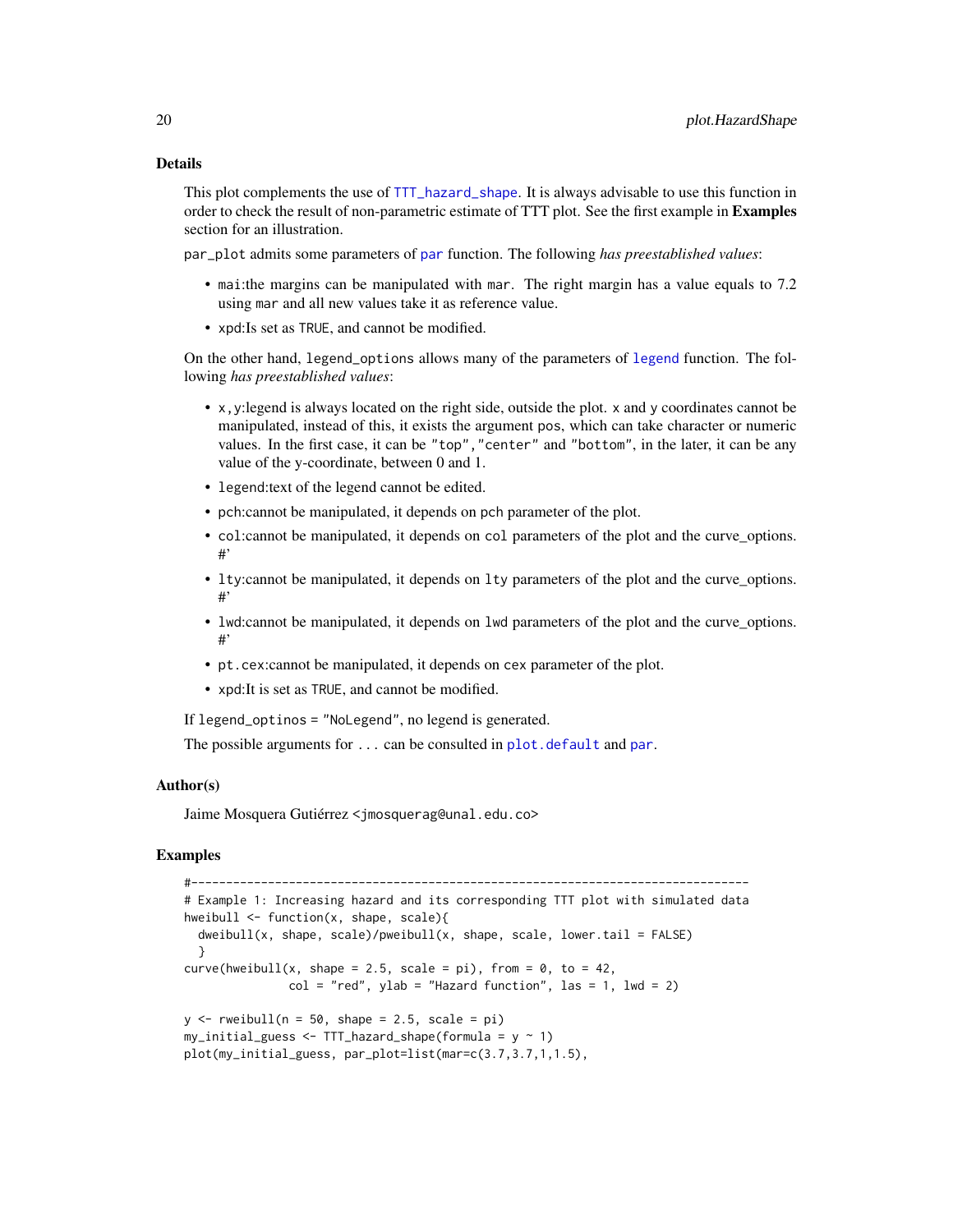mgp=c(2.5,1,0)))

<span id="page-20-0"></span>#--------------------------------------------------------------------------------

predict.maxlogL *Predict Method for* maxlogL *Fits*

#### Description

This function computes predictions and optionally the estimated standard errors of those predictions from a model fitted with maxlogLreg.

## Usage

```
## S3 method for class 'maxlogL'
predict(
 object,
 parameter = NULL,
 newdata = NULL,type = c("link", "response", "terms"),
  se.fit = FALSE,terms = NULL,
  ...
\mathcal{L}
```
## Arguments

| object    | an object of maxlogL class.                                                                                                                                                                                        |
|-----------|--------------------------------------------------------------------------------------------------------------------------------------------------------------------------------------------------------------------|
| parameter | a character which specifies the paramter to predict.                                                                                                                                                               |
| newdata   | a data frame with covariates with which to predict. It is an optional argument,<br>if omitted, the fitted linear predictors or the (distribution) parameter predictions<br>are used.                               |
| type      | a character with the type of prediction required. The default (type $=$ "link") is<br>on the scale of the linear predictors; the alternative type $=$ "response" is on the<br>scale of the distribution parameter. |
| se.fit    | logical switch indicating if standard errors of predictions are required.                                                                                                                                          |
| terms     | A character vector that specifies which terms are required if type = "terms".<br>All terms are returned by default.                                                                                                |
| $\cdot$   | further arguments passed to or from other methods.                                                                                                                                                                 |

## Details

This summary method computes and displays AIC, BIC, estimates and standard errors from a estimated model stored i a maxlogL class object. It also displays and computes Z-score and p values of significance test of parameters.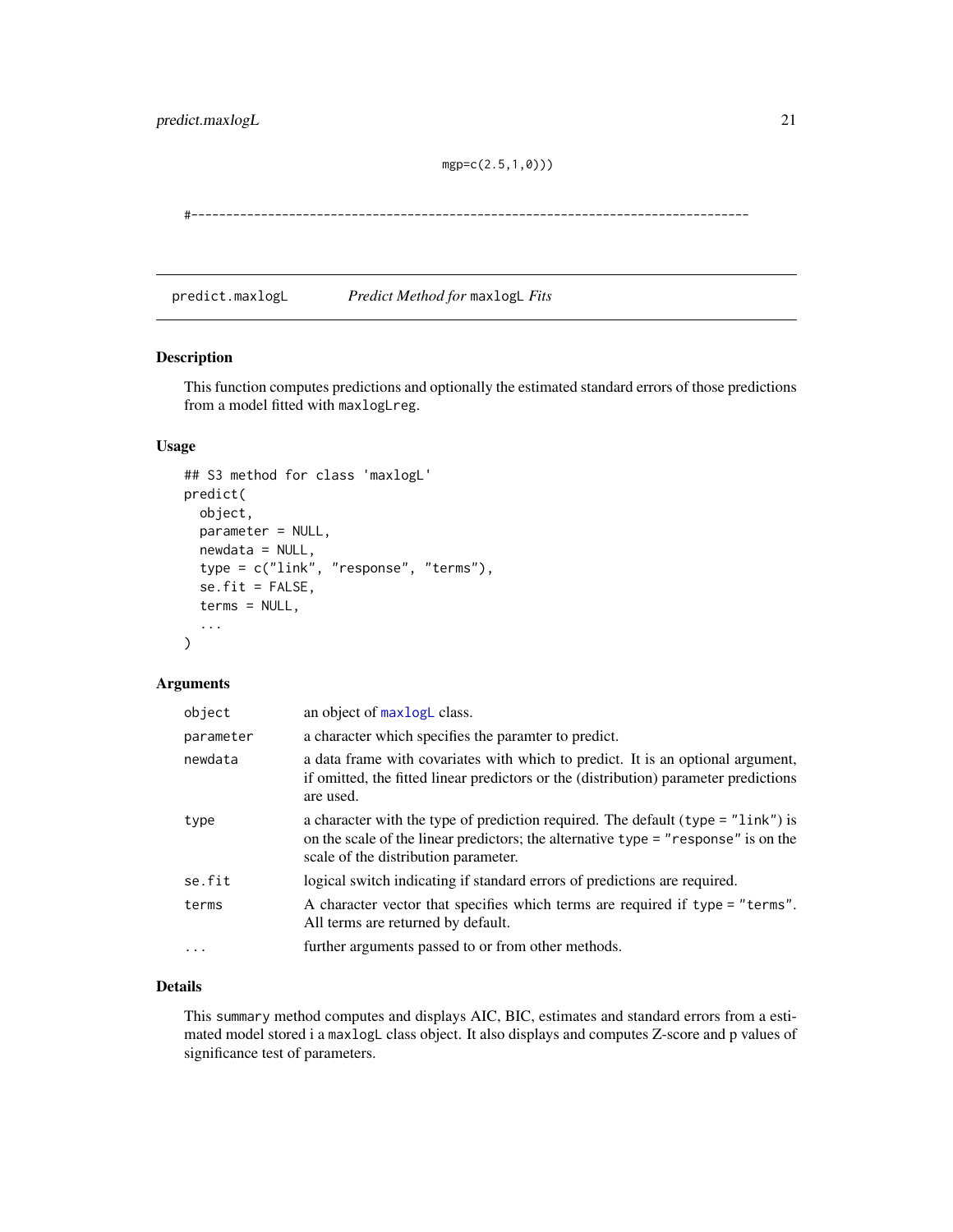#### Value

If se.fit = FALSE, a vector of predictions is returned. For type = "terms", a matrix with a column per term and an attribute "constant" is returned.

If se.fit = TRUE, a list with the following components is obtained:

- 1. fit: Predictions.
- 2. se.fit: Estimated standard errors.

#### Note

Variables are first looked for in newdata and then searched for in the usual way (which will include the environment of the formula used in the fit). A warning will be given if the variables found are not of the same length as those in newdata if it is supplied.

#### Author(s)

Jaime Mosquera Gutiérrez, <jmosquerag@unal.edu.co>

#### Examples

library(EstimationTools)

```
#--------------------------------------------------------------------------------
# Example 1: Predictions from simulated normal distribution
n <- 1000
x \le runif(n = n, -5, 6)
y \le - rnorm(n = n, mean = -2 + 3 * x, sd = exp(1 + 0.3* x))
norm_data \leq data.frame(y = y, x = x)
# It does not matter the order of distribution parameters
formulas \le list(sd.fo = \sim x, mean.fo = \sim x)
norm_mod <- maxlogLreg(formulas, y_dist = y \sim dnorm, data = norm_data,
                       link = list(over = "sd", fun = "log_link"))predict(norm_mod)
#--------------------------------------------------------------------------------
# Example 2: Predictions using new values for covariates
predict(norm_mod, newdata = data.frame(x=0:6))#--------------------------------------------------------------------------------
# Example 3: Predictions for another parameter
predict(norm_mod, newdata = data.frame(x=0:6), param = "sd",
       type = "response")
#--------------------------------------------------------------------------------
# Example 4: Model terms
predict(norm_mod, param = "sd", type = "terms")
```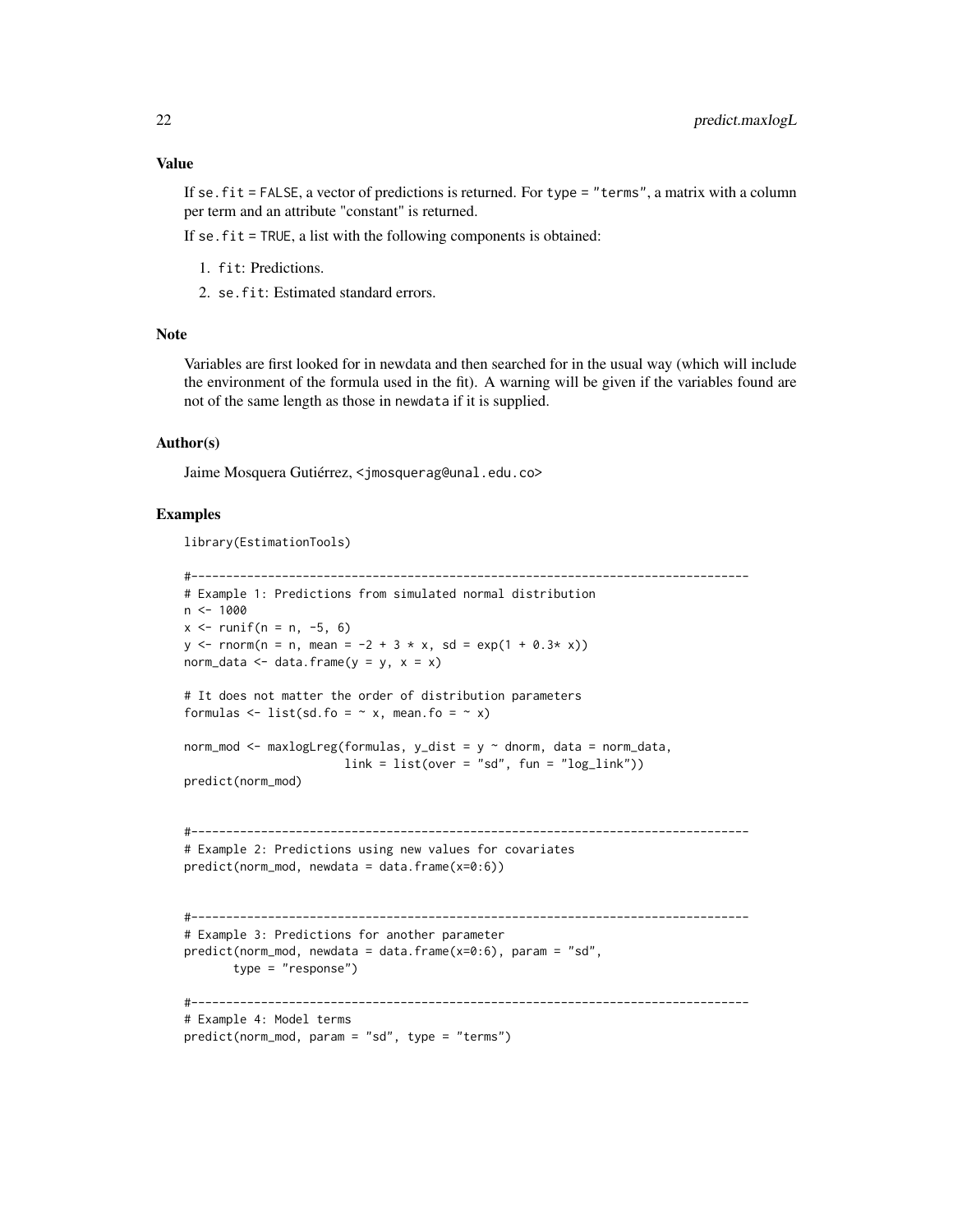<span id="page-22-0"></span>#--------------------------------------------------------------------------------

<span id="page-22-1"></span>summary.maxlogL *Summarize Maximum Likelihood Estimation*

#### Description

Displays maximum likelihood estimates computed with [maxlogL](#page-8-1) with its standard errors, AIC and BIC. This is a summary method for [maxlogL](#page-8-1) object.

#### Usage

## S3 method for class 'maxlogL' summary(object, ...)

#### **Arguments**

| object   | an object of maxlogL class which summary is desired. |
|----------|------------------------------------------------------|
| $\cdots$ | additional arguments affecting the summary produced. |

## Details

This summary method computes and displays AIC, BIC, estimates and standard errors from a estimated model stored i a maxlogL class object. It also displays and computes Z-score and p values of significance test of parameters.

#### Value

A list with information that summarize results of a maxlogL class object.

#### Author(s)

Jaime Mosquera Gutiérrez, <jmosquerag@unal.edu.co>

#### See Also

[maxlogL](#page-8-1), [maxlogLreg](#page-11-1), [bootstrap\\_maxlogL](#page-1-1)

#### Examples

```
library(EstimationTools)
```
#-------------------------------------------------------------------------------- ### First example: One known parameter  $x \le -$  rnorm(n = 10000, mean = 160, sd = 6)

theta\_1 <- maxlogL( $x = x$ , dist = 'dnorm', control = list(trace = 1),  $link = list(over = "sd", fun = "log_link"),$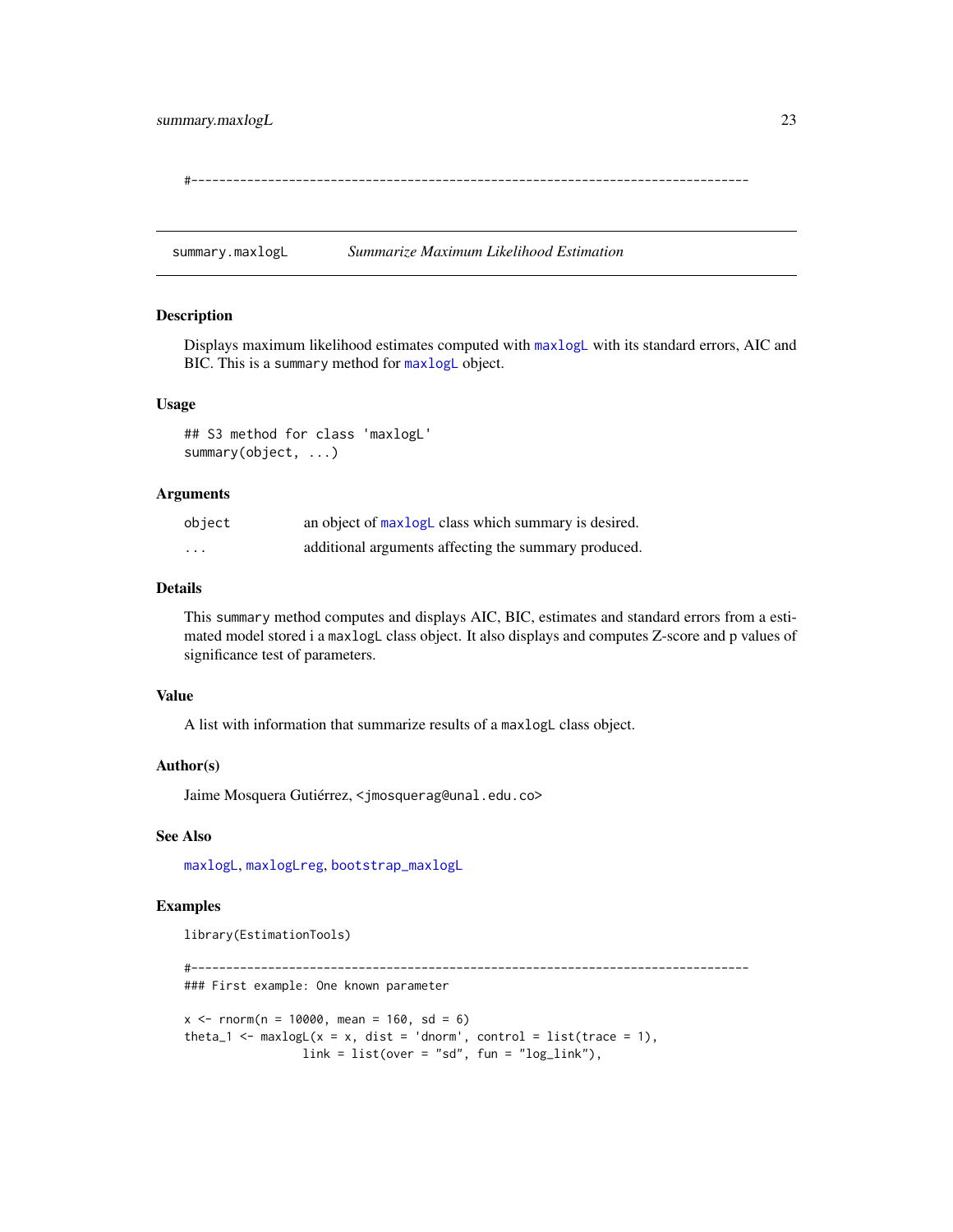```
fixed = list(mean = 160)summary(theta_1)
#--------------------------------------------------------------------------------
# Second example: Binomial probability parameter estimation with variable
# creation
N < - rbinom(n = 100, size = 10, prob = 0.3)
phat \leq maxlogL(x = N, dist = 'dbinom', fixed = list(size = 10),
                link = list(over = "prob", fun = "logit_link"))
## Standard error calculation method
print(phat$outputs$StdE_Method)
## 'summary' method
summary(phat)
#--------------------------------------------------------------------------------
# Third example: Binomial probability parameter estimation with no variable
# creation
N < - rbinom(n = 100, size = 10, prob = 0.3)
summary(maxlogL(x = N, dist = 'dbinom', fixed = list(size = 10),
               link = list(over = "prob", fun = "logit\_link"))#--------------------------------------------------------------------------------
# Fourth example: Estimation in a regression model with simulated normal data
n < - 1000x \le runif(n = n, -5, 6)
y \le - rnorm(n = n, mean = -2 + 3 * x, sd = exp(1 + 0.3* x))
norm_data <- data.frame(y = y, x = x)
formulas \le list(sd.fo = \sim x, mean.fo = \sim x)
norm_mod <- maxlogLreg(formulas, y_dist = y \sim dnorm, data = norm_data,
                       link = list(over = "sd", fun = "log\_link"))## 'summary' method
summary(norm_mod)
#--------------------------------------------------------------------------------
```
<span id="page-23-1"></span>TTTE\_Analytical *Empirical Total Time on Test (TTT), analytic version.*

#### **Description**

This function allows to compute the TTT curve from a formula containing a factor type variable (classification variable).

<span id="page-23-0"></span>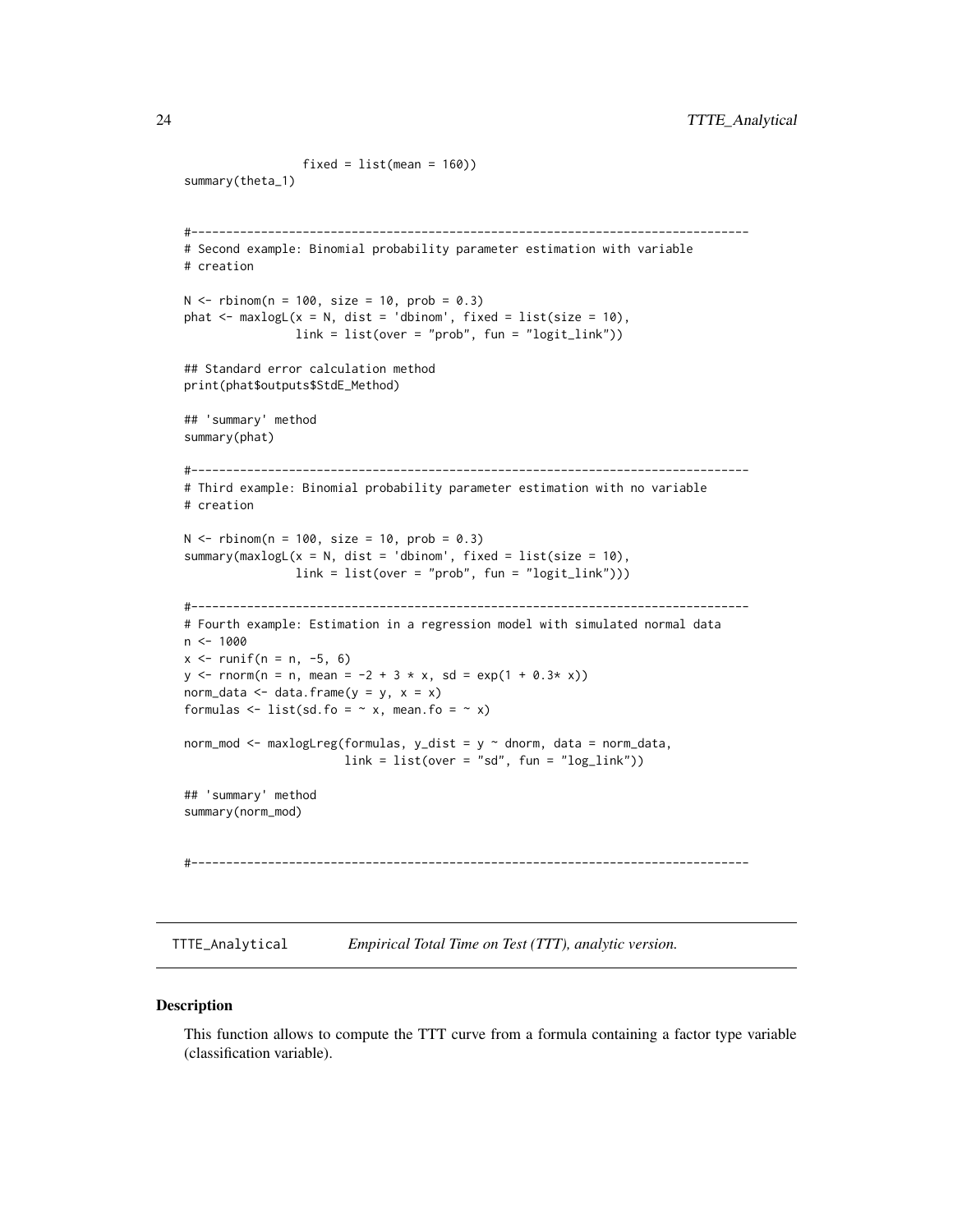## <span id="page-24-0"></span>TTTE\_Analytical 25

## Usage

```
TTTE_Analytical(
  formula,
  response = NULL,
  scaled = TRUE,
  data,
 method = c("Barlow", "censored"),
  partition_method = NULL,
  silent = FALSE,
  ...
\mathcal{L}
```
#### Arguments

| formula          | an object of class formula with the response on the left of an operator $\sim$ . The<br>right side can be a factor variable as term or an 1 if a classification by factor<br>levels is not desired.              |
|------------------|------------------------------------------------------------------------------------------------------------------------------------------------------------------------------------------------------------------|
| response         | an optional numeric vector with data of the response variable. Using this argu-<br>ment is equivalent to define a formula with the right side such as $\sim$ 1. See the<br>fourth example below.                 |
| scaled           | logical. If TRUE (default value), scaled TTT is computed.                                                                                                                                                        |
| data             | an optional data frame containing the variables (response and the factor, if it is<br>desired). If data is not specified, the variables are taken from the environment<br>from which TTT_analytical is called.   |
| method           | a character specifying the method of computation. There are two options avail-<br>able: 'Barlow' and 'censored'. Further information can be found in the <b>De-</b><br>tails section.                            |
| partition_method |                                                                                                                                                                                                                  |
|                  | a list specifying cluster formation when the covariate in formula is numeric, or<br>when the data has several covariates. 'quantile-based' method is the only one<br>currently available (See the last example). |
| silent           | logical. If TRUE, warnings of TTTE_Analytical are suppressed.                                                                                                                                                    |
| $\cdots$         | further arguments passing to survfit.                                                                                                                                                                            |

## Details

When method argument is set as 'Barlow', this function uses the original expression of empirical TTT presented by Barlow (1979) and used by Aarset (1987):

$$
\phi_n\left(\frac{r}{n}\right) = \frac{\left(\sum_{i=1}^r T_{(i)}\right) + (n-r)T_{(r)}}{\sum_{i=1}^n T_i}
$$

where  $T_{(r)}$  is the  $r^{th}$  order statistic, with  $r = 1, 2, ..., n$ , and n is the sample size. On the other hand, the option 'censored' is an implementation based on integrals presented in Westberg and Klefsj $\tilde{A}$  (1994), and using [survfit](#page-0-0) to compute the Kaplan-Meier estimator:

$$
\phi_n\left(\frac{r}{n}\right) = \sum_{j=1}^r \left[ \prod_{i=1}^j \left(1 - \frac{d_i}{n_i}\right) \right] (T_{(j)} - T_{(j-1)})
$$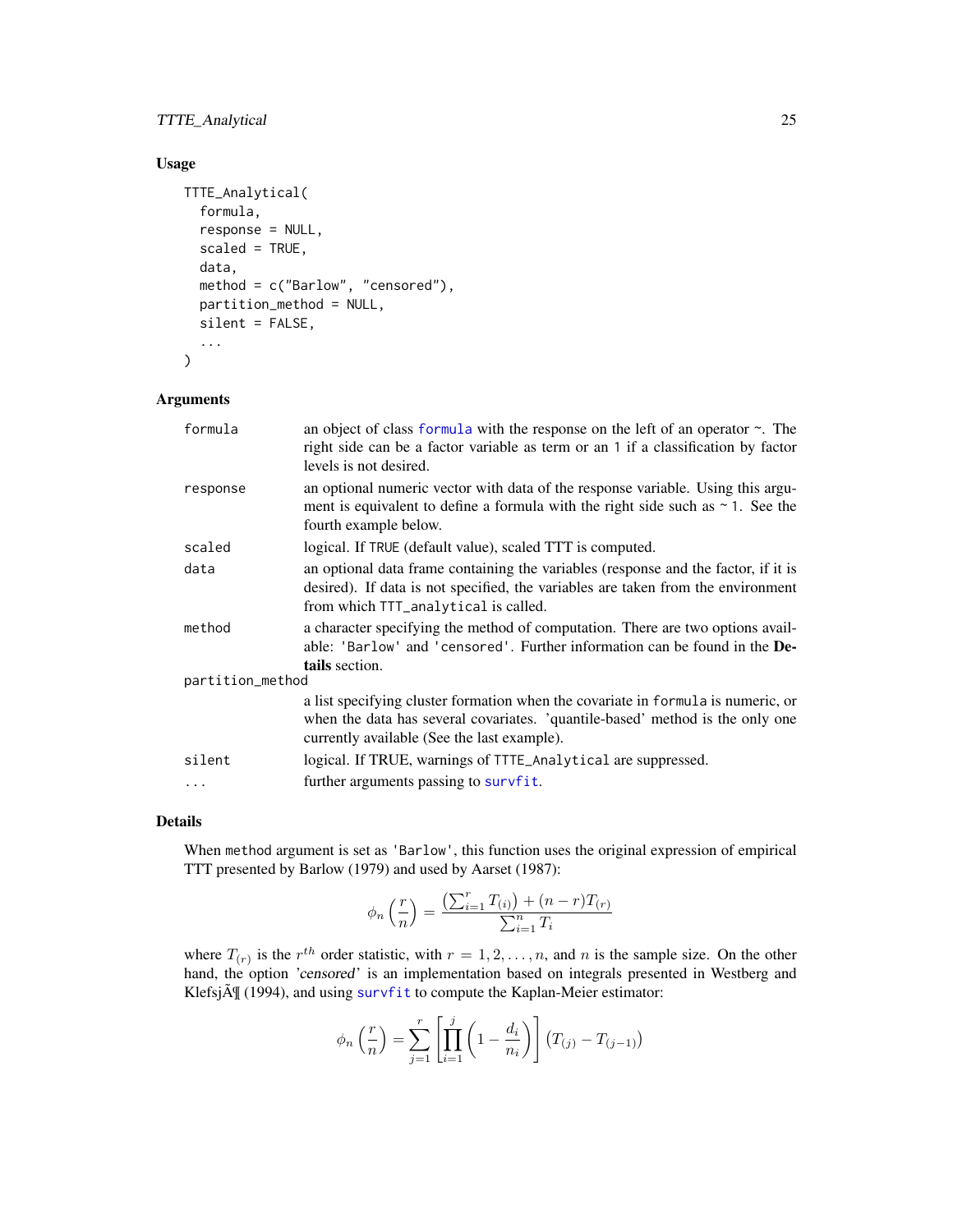#### <span id="page-25-0"></span>Value

A list with class object Empirical.TTT containing a list with the following information:

| i/n'               | A matrix containing the empirical quantiles. This matrix has the number of<br>columns equals to the number of levels of the factor considered (number of<br>strata).    |
|--------------------|-------------------------------------------------------------------------------------------------------------------------------------------------------------------------|
| $phi$ <sub>n</sub> | A matrix containing the values of empirical TTT. his matrix has the number<br>of columns equals to the number of levels of the factor considered (number of<br>strata). |
| strata             | A numeric named vector storing the number of observations per strata, and the<br>name of each strata (names of the levels of the factor).                               |

#### Author(s)

Jaime Mosquera Gutiérrez, <jmosquerag@unal.edu.co>

## References

Barlow RE (1979). "Geometry of the total time on test transform." *Naval Research Logistics Quarterly*, 26(3), 393–402. ISSN 00281441, doi: [10.1002/nav.3800260303,](https://doi.org/10.1002/nav.3800260303) [http://doi.wiley.](http://doi.wiley.com/10.1002/nav.3800260303) [com/10.1002/nav.3800260303](http://doi.wiley.com/10.1002/nav.3800260303).

Aarset MV (1987). "How to Identify a Bathtub Hazard Rate." *IEEE Transactions on Reliability*, R-36(1), 106–108. ISSN 15581721, doi: [10.1109/TR.1987.5222310,](https://doi.org/10.1109/TR.1987.5222310) [https://doi.org/10.1109/](https://doi.org/10.1109/TR.1987.5222310) [TR.1987.5222310](https://doi.org/10.1109/TR.1987.5222310).

Klefsj $\tilde{A}$  B (1991). "TTT-plotting - a tool for both theoretical and practical problems." *Journal of Statistical Planning and Inference*, 29(1-2), 99–110. ISSN 03783758, doi: [10.1016/0378-](https://doi.org/10.1016/0378-3758(92)90125-C) [3758\(92\)90125C,](https://doi.org/10.1016/0378-3758(92)90125-C) <https://linkinghub.elsevier.com/retrieve/pii/037837589290125C>.

Westberg U, Klefsj $\tilde{A}$  B (1994). "TTT-plotting for censored data based on the piecewise exponential estimator." *International Journal of Reliability, Quality and Safety Engineering*, 01(01), 1–13. ISSN 0218-5393, doi: [10.1142/S0218539394000027,](https://doi.org/10.1142/S0218539394000027) [https://www.worldscientific.com/doi/](https://www.worldscientific.com/doi/abs/10.1142/S0218539394000027) [abs/10.1142/S0218539394000027](https://www.worldscientific.com/doi/abs/10.1142/S0218539394000027).

#### See Also

[plot.EmpiricalTTT](#page-16-1)

## Examples

library(EstimationTools)

```
#--------------------------------------------------------------------------------
```
# Example 1: Scaled empirical TTT from 'mgus1' data from 'survival' package.

```
TTT_1 <- TTTE_Analytical(Surv(stop, event == 'pcm') ~1, method = 'cens',
                          data = mgus1, subset=(start == \emptyset))
```
head(TTT\_1\$`i/n`) head(TTT\_1\$phi\_n) print(TTT\_1\$strata)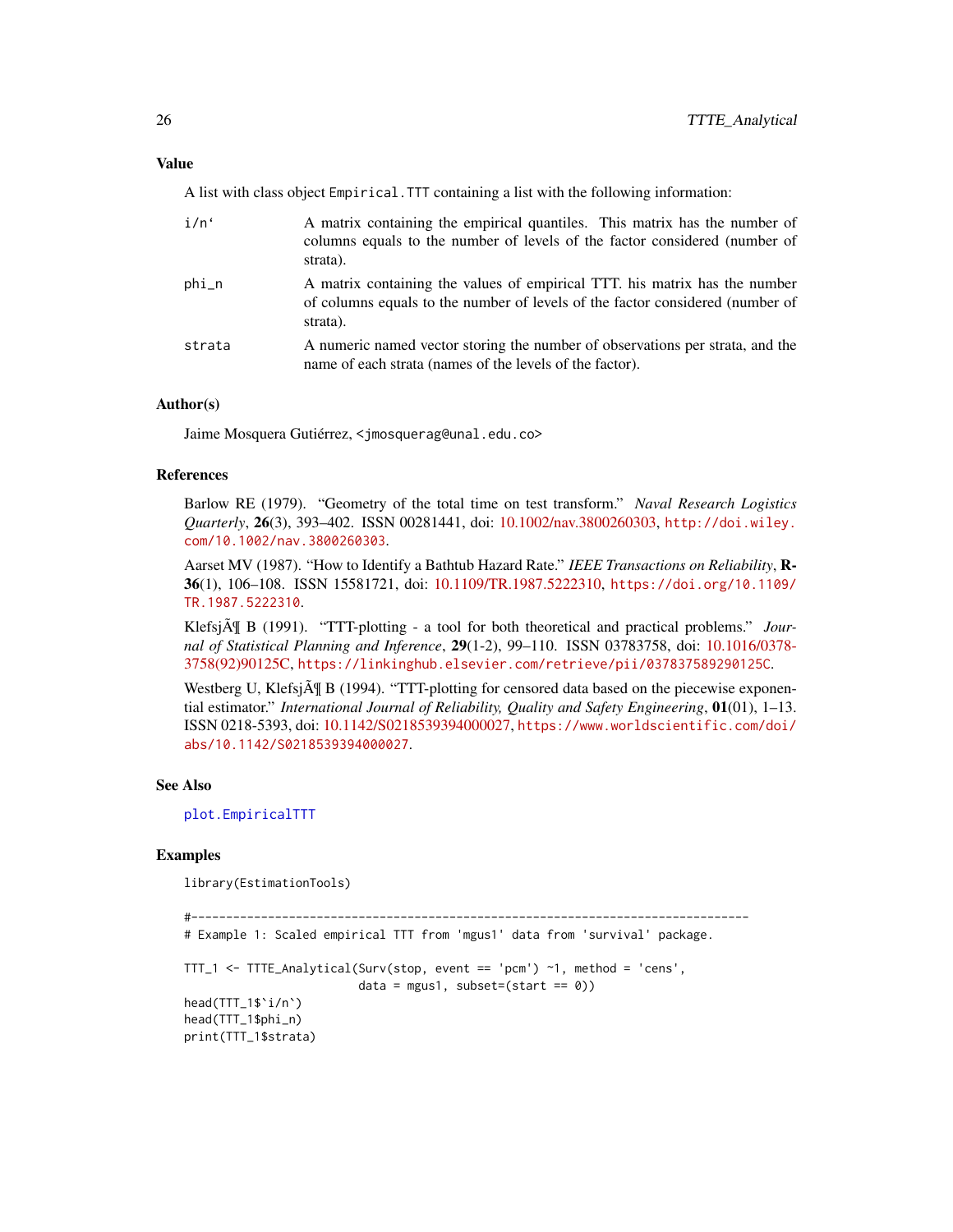```
#--------------------------------------------------------------------------------
# Example 2: Scaled empirical TTT using a factor variable with 'aml' data
# from 'survival' package.
TTT_2 <- TTTE_Analytical(Surv(time, status) ~ x, method = "cens", data = aml)
head(TTT_2$`i/n`)
head(TTT_2$phi_n)
print(TTT_2$strata)
#--------------------------------------------------------------------------------
# Example 3: Non-scaled empirical TTT without a factor (arbitrarily simulated
# data).
set.seed(911211)
y <- rweibull(n=20, shape=1, scale=pi)
TTT_3 <- TTTE_Analytical(y \sim 1, scaled = FALSE)
head(TTT_3$`i/n`)
head(TTT_3$phi_n)
print(TTT_3$strata)
#--------------------------------------------------------------------------------
# Example 4: non-scaled empirical TTT without a factor (arbitrarily simulated
# data) using the 'response' argument (this is equivalent to Third example).
set.seed(911211)
y <- rweibull(n=20, shape=1, scale=pi)
TTT_4 <- TTTE_Analytical(response = y, scaled = FALSE)
head(TTT_4$`i/n`)
head(TTT_4$phi_n)
print(TTT_4$strata)
#--------------------------------------------------------------------------------
# Eample 5: empirical TTT with a continuously variant term for the shape
# parameter in Weibull distribution.
x <- runif(50, 0, 10)
shape <-0.1 + 0.1*xy \le - rweibull(n = 50, shape = shape, scale = pi)
partitions <- list(method='quantile-based',
                   folds=5)
TTT_5 <- TTTE_Analytical(y \sim x, partition_method = partitions)
head(TTT_5$`i/n`)
head(TTT_5$phi_n)
print(TTT_5$strata)
plot(TTT_5) # Observe changes in Empirical TTT
#--------------------------------------------------------------------------------
```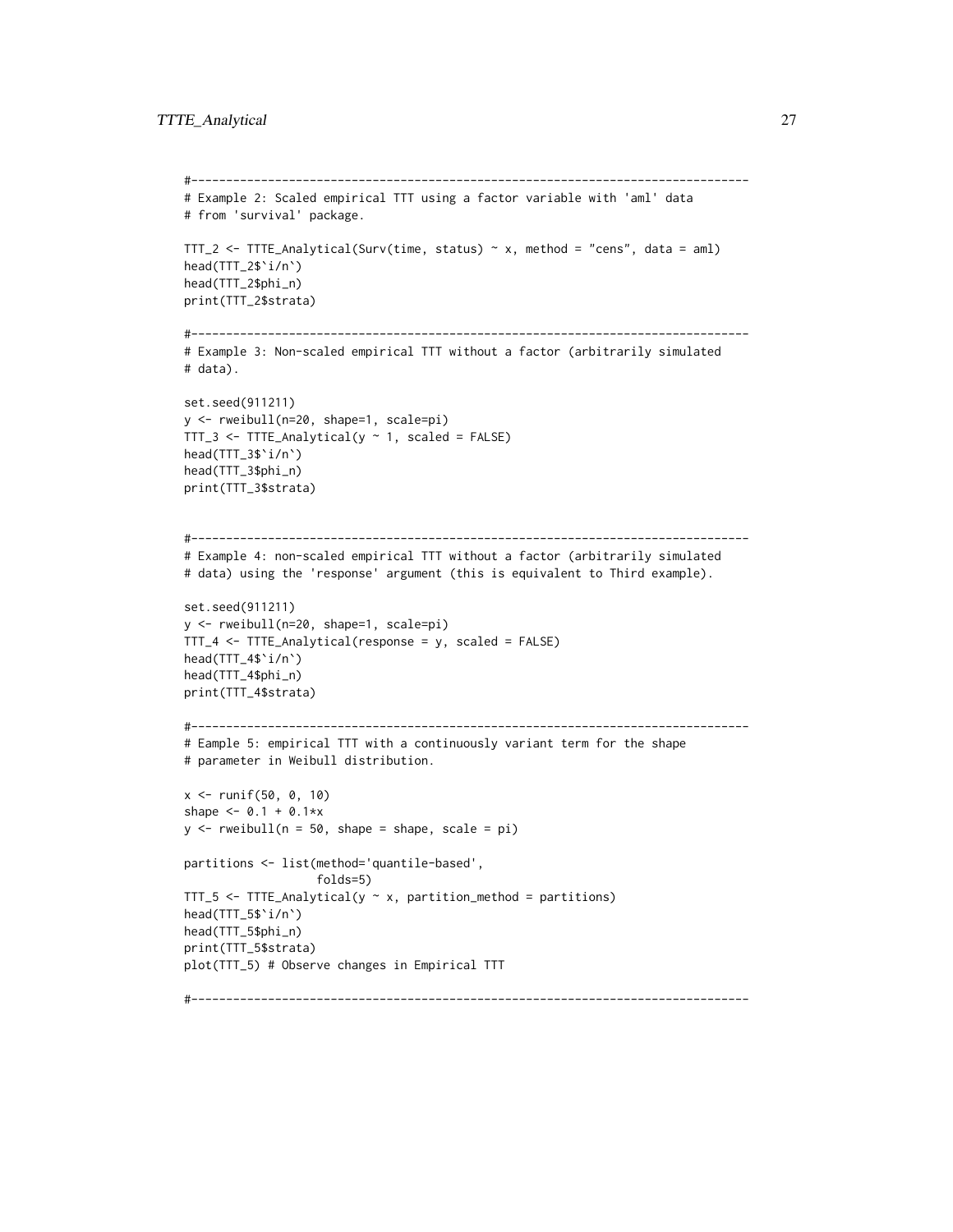<span id="page-27-1"></span><span id="page-27-0"></span>

## Description

This function can be used so as to estimate hazard shape corresponding to a given data set.

#### Usage

```
TTT_hazard_shape(
  formula,
  data = NULL,local_reg = loess.options(),
  interpolation = interp.options(),
  silent = FALSE,
  ...
)
```
#### Arguments

| formula       | an object of class formula with the response on the left of an operator $\sim$ . The<br>right side must be 1.                                                                 |
|---------------|-------------------------------------------------------------------------------------------------------------------------------------------------------------------------------|
| data          | an optional data frame containing the response variables. If data is not specified,<br>the variables are taken from the environment from which TTT_hazard_shape is<br>called. |
| local_reg     | a list of control parameters for LOESS. See loess. options.                                                                                                                   |
| interpolation | a list of control parameters for interpolation function. See interp. options.                                                                                                 |
| silent        | logical. If TRUE, warnings of TTT_hazard_shape are suppressed.                                                                                                                |
| $\cdots$      | further arguments passed to TTTE_Analytical.                                                                                                                                  |

#### Details

This function performs a non-parametric estimation of the empirical total time on test (TTT) plot. Then, this estimated curve can be used so as to get suggestions about initial values and the search region for parameters based on hazard shape associated to the shape of empirical TTT plot.

Use [Hazard\\_Shape](#page-3-1) function to get the results for shape estimation.

## Author(s)

Jaime Mosquera Gutiérrez <jmosquerag@unal.edu.co>

#### See Also

[Hazard\\_Shape](#page-3-1), [plot.HazardShape](#page-17-1)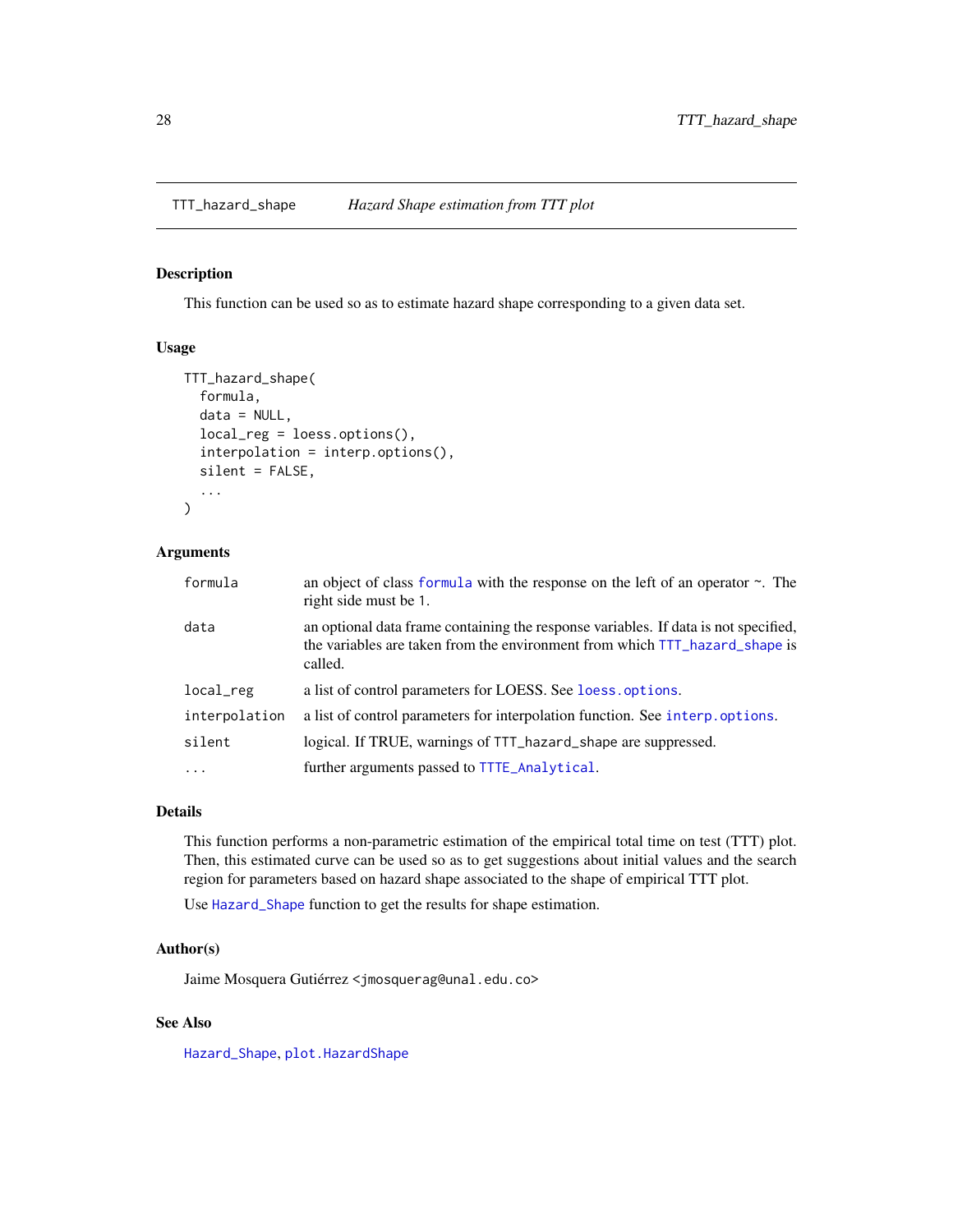## TTT\_hazard\_shape 29

## Examples

```
#--------------------------------------------------------------------------------
# Example 1: Increasing hazard and its corresponding TTT plot with simulated data
hweibull <- function(x, shape, scale){
  dweibull(x, shape, scale)/pweibull(x, shape, scale, lower.tail = FALSE)
  }
curve(hweibull(x, shape = 2.5, scale = pi), from = 0, to = 42,
               col = "red", ylab = "Hazard function", las = 1, lw = 2)y \le - rweibull(n = 50, shape = 2.5, scale = pi)
my\_initial\_guess \leftarrow TTT\_hazard\_shape(formula = y \sim 1)my_initial_guess$hazard_type
```
#--------------------------------------------------------------------------------